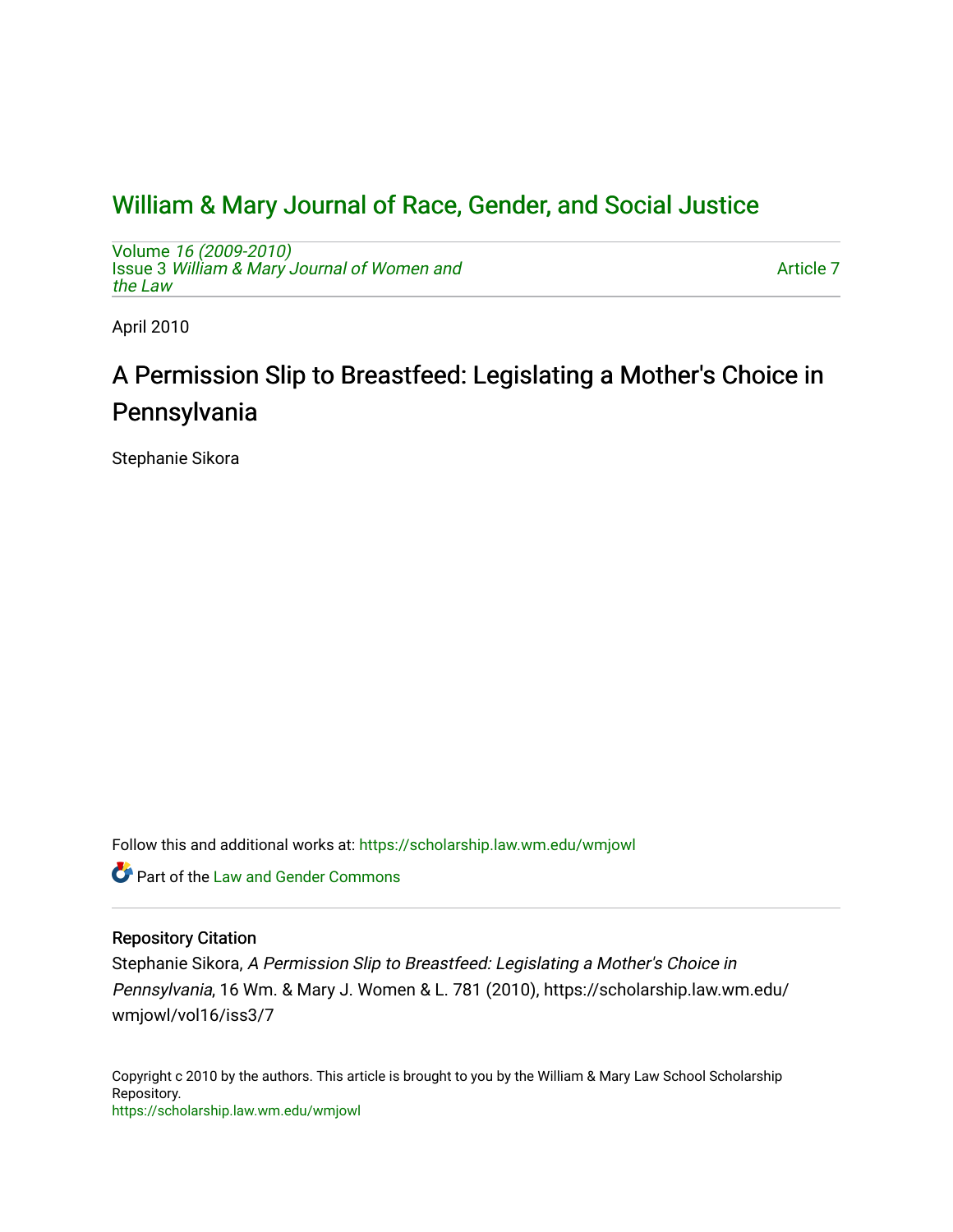## A PERMISSION SLIP TO BREASTFEED: LEGISLATING A MOTHER'S CHOICE IN PENNSYLVANIA

**INTRODUCTION** 

- I. A MOTHER'S CHOICE: BREASTFEEDING V. BOTTLE-FEEDING
	- *A. Breastfeeding and State Legislation*
	- *B. Debating Breastfeeding Protection Legislation*
- II. PENNSYLVANIA'S FREEDOM TO BREASTFEED ACT
	- *A. Legislative Word Choice and the "Right to Breastfeed" Argument*
- III. STRENGTHENING PENNSYLVANIA'S LEGISLATION
	- *A. Word Choice and the Freedom to Breastfeed Act*
	- *B. "May" Language*
	- *C. "Entitlement" Language*
	- *D. Anti-Discrimination and the Civil Right to Breastfeed*

IV. THE 'REMEDY' SOLUTION

**CONCLUSION** 

#### INTRODUCTION

"In a society where people can dine at a restaurant named 'Hooters,' I am disturbed that a woman breastfeeding her child in a mall is so offensive that a law to protect her right to do so had to be established."<sup>1</sup> Yet such a law was in fact created. In an effort to protect the choices of mothers across the Commonwealth, Pennsylvania enacted the Freedom to Breastfeed Act in July 2007.<sup>2</sup> Breastfeeding one's own child is a natural human instinct, $^3$  yet it is currently one which, in the United States, seems to be unsupported and neglected by mothers, families, and the public. In fact, "only [fifty-six] percent

<sup>1.</sup> Amy Williams Strasburg, Letter to the Editor, *Pa. Breastfeeding Law Exposes Double Standard*, LANCASTER NEW ERA (Lancaster, Pa.), July 16, 2007, at A8.

<sup>2.</sup> Kim Lyons, *Rendell Signs Bill to Allow Breast-feeding in Public*, PITTSBURGH TRIB.-REV., July 10, 2007, http://www.pittsburghlive.com/x/pittsburghtrib/news/rss/s \_516583.html; *see also* 35 PA. STAT. ANN. §§ 636.1-.4 (West 2009) (allowing a woman to breastfeed in public).

<sup>3.</sup> *Cf*. SHERRY F. COLB, WHEN SEX COUNTS: MAKING BABIES AND MAKING LAW 73 (2007) ("In addition, [breastfeeding] does a lot to facilitate bonding between mother and child."); Edward Baer & Leah Marguiles, *Infant and Young Child Feeding: An Analysis of the WHO/UNICEF Meeting*, STUD. IN FAM. PLAN., Feb. 1980, at 72, 72 ("Hundreds of scientific studies confirm the superiority of breastfeeding for nutritional, immunological, economic, psychological, and contraceptive reasons."); Sijke Selinda Barkhuis, Note, *Breast-feeding and the Law*, 3 TEX. J. WOMEN & L. 417, 423 (1994) ("[B]reastfeeding remains essential for the survival, proper psychological development, and health of individual infants.").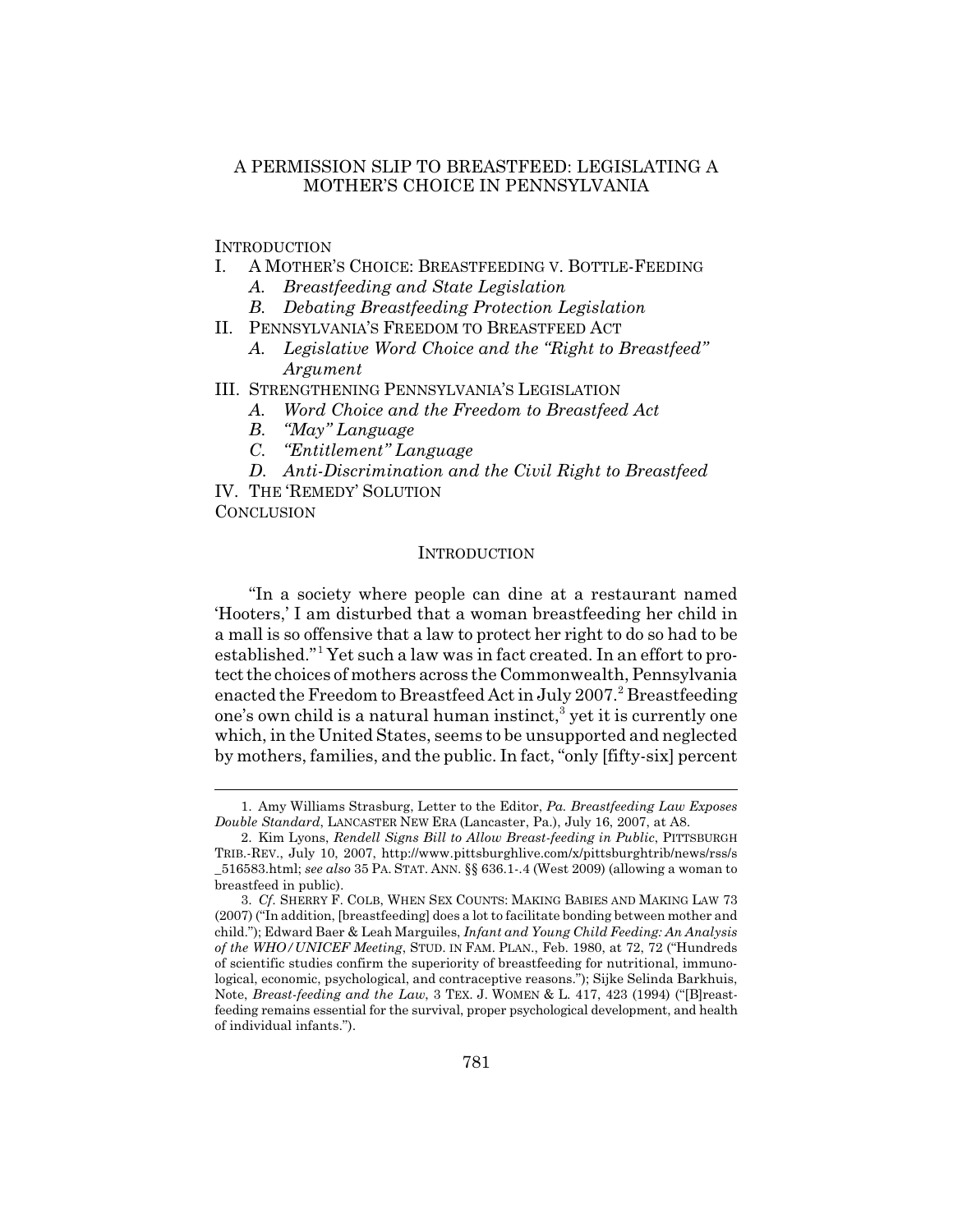of new mothers in this country breastfeed."<sup>4</sup> Many women have chosen, whether for personal preference or medical necessity, to feed their new children infant formula, rather than the natural and instinctive choice their own bodies may provide. While formula may not be a significant public health threat in the United States, breast milk offers a significant number of benefits that a mass-produced formula cannot provide.<sup>5</sup> Statistically, breast milk offers superior nourishment to a growing infant<sup>6</sup> "for nutritional, immunological, economic, psychological, and contraceptive reasons."<sup>7</sup> Studies have also suggested that an infant fed a predominantly formula-based diet is "more susceptible to a wide range of infectious diseases and allergies than the breastfed child." <sup>8</sup>

Governments all over the world have concluded that the breast is in fact the best option when it comes to feeding a very young infant and have instituted numerous programs to encourage breastfeeding.<sup>9</sup> David Satcher, the United States Surgeon General under President Clinton, urged mothers to breastfeed and the United States government to initiate "'national, culturally appropriate strategies to promote breastfeeding.'"10 Satcher also called breastfeeding "'one of the most important contributors to infant health'" and classified the United States' low breastfeeding rates as a "'public health challenge."<sup>11</sup> In order to meet this public health challenge head-on and increase the breastfeeding rate in America, the government and the community must work together to accommodate mothers and infants

9. Danielle M. Shelton, *When Private Goes Public: Legal Protection for Women Who Breastfeed in Public and at Work*, 14 LAW AND INEQ. 179, 185 (1995).

10. Jacqueline H. Wolf, *What Feminists Can Do for Breastfeeding and What Breastfeeding Can Do for Feminists*, 31 SIGNS: J. WOMEN IN CULTURE & SOC'Y 397, 410 (2006) (quoting DEP'T OF HEALTH & HUMAN SERVS. OFFICE ON WOMEN'S HEALTH, HHS BLUEPRINT FOR ACTION ON BREASTFEEDING 3 (2000), *available at* http://www.womenshealth.gov/ archive/breastfeeding/programs/blueprints/bluprntbk2.pdf [hereinafter HHSBLUEPRINT]).

11. *Id.* (quoting HHS BLUEPRINT, *supra* note 10).

<sup>4.</sup> Charity R. Clark & Elizabeth R. Wohl, *Breastfeeding Laws in Vermont: A Primer*, VT. B.J., Spring 2008, at 1.

<sup>5.</sup> George Kent, *Child Feeding and Human Rights*, INT'L BREASTFEEDING J.,Dec. 18, 2006, *available at* http://www.internationalbreastfeedingjournal.com/content/1/1/27 ("Even when it is produced and prepared properly, infant formula leads to inferior health outcomes because it lacks some of the key elements in breast milk, especially the factors that strengthen the infant's immune system.").

<sup>6.</sup> COLB, *supra* note 3, at 73.

<sup>7.</sup> Baer & Marguiles, *supra* note 3, at 72.

<sup>8.</sup> *Id.* (referencing a series of studies, carried out in "modern middle-class US and European communities," comparing the developments of breastfed children with children who were fed primarily formula). *See also* COLB, *supra* note 3, at 73 ("Nursing provides a baby with her mother's immunity to pathogens, along with exactly the right mix of nutrients needed for her to thrive. Breastfeeding also significantly reduces an infant's inevitable ingestion of air while she drinks and the consequent distress that bottlefeeding frequently entails.").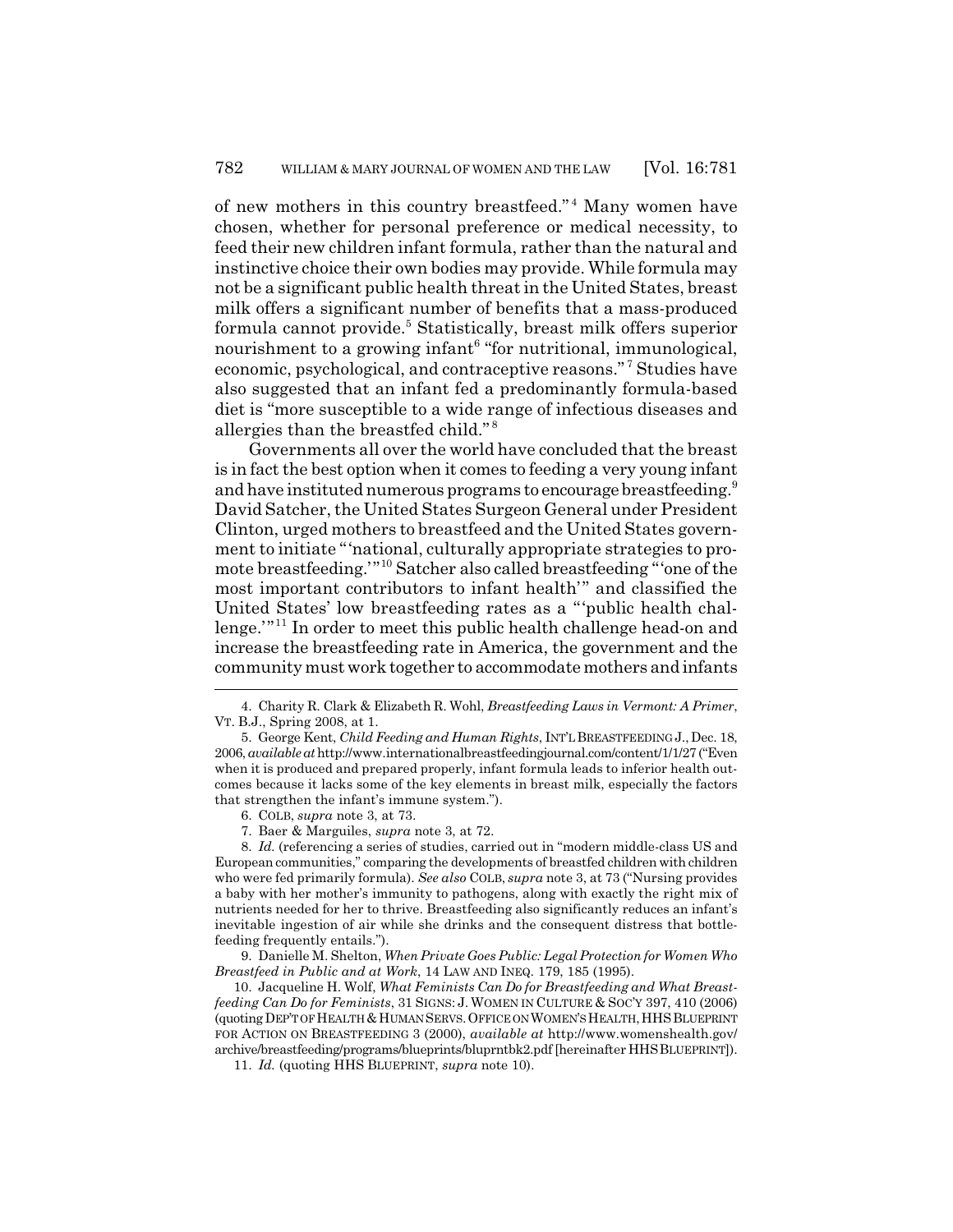and support mothers' efforts to breastfeed,  $12$  especially since a successful breastfeeding relationship relies on exclusive breastfeeding.13

A society that preaches "breast is best" and hails the benefits of breastfeeding, yet does little to support breastfeeding mothers in public places, will fail in its efforts to increase the breastfeeding rate. By limiting via social stigma, rather than law, the *accepted* nursing areas to private homes, mothers are forced either to become reclusive members of society for as long as they breastfeed in order to maintain that exclusivity, $14$  or to supplement their children's diets with formula in an attempt to become *socially acceptable* and remain contributing members of the public sphere.<sup>15</sup> Many states have attempted to overcome this inhibiting social stigma by enacting legislation to clarify a mother's right to breastfeed her child in public, but each piece of legislation varies with regard to its language, enforcement, and provided remedies.<sup>16</sup>

Pennsylvania passed its Freedom to Breastfeed Act in July  $2007$ ;<sup>17</sup> the Act explicitly states the legislature's recognition of the importance of breastfeeding to family life.18 While Pennsylvania's new law may on its face appear to be a step in the right direction, it is only an empty statement. The Pennsylvania legislature managed to imply public support for a mother's choice to breastfeed, while, in reality, it created a toothless law. The Freedom to Breastfeed Act lacks creation of a right to breastfeed, contains confusing language, lacks remedies a mother can use to protect her personal choice, and stands only as an empty attempt to placate a vocal portion of the constituency.

This Note argues that the Pennsylvania legislature's ultimate word choice and statutory construction greatly diminish the Act's protection of nursing mothers who wish to simultaneously do two

<sup>12.</sup> Barkhuis, *supra* note 3, at 423 ("Successful breast-feeding depends in large part on social encouragement and accommodation. Since American culture fails to provide much of either one, it is not surprising that breast-feeding rates in this country are low.").

<sup>13.</sup> *Id.* at 436 ("Because successful lactation requires frequent and exclusive breastfeeding on demand, prohibiting women from breast-feeding in certain places undermines their ability to breast-feed successfully and, thus, would burden their right to breast-feed.").

<sup>14.</sup> COLB, *supra* note 3, at 74. Colb further suggests that the forced choice between reclusion or formula-feeding "has far greater implications — for women and for their children — than does the decision about whether to expose one's nipples for entertainment value." *Id.*

<sup>15.</sup> *See* Barkhuis, *supra* note 3, at 419 ("Faced with widespread intolerance of breastfeeding, and vulnerable to the ignorance that such intolerance reflects, many new mothers might be disinclined to initiate or continue breast-feeding.").

<sup>16.</sup> *See* Nat'l Conference of State Legislatures, Breastfeeding Laws, http://www.ncsl .org/default.aspx?tabid=14389 (last visited Mar. 30, 2010) (providing an index of the various state laws concerning public breastfeeding).

<sup>17.</sup> Lyons, *supra* note 2.

<sup>18.</sup> Freedom to Breastfeed Act, 35 PA. STAT. ANN. § 636.2 (West 2009).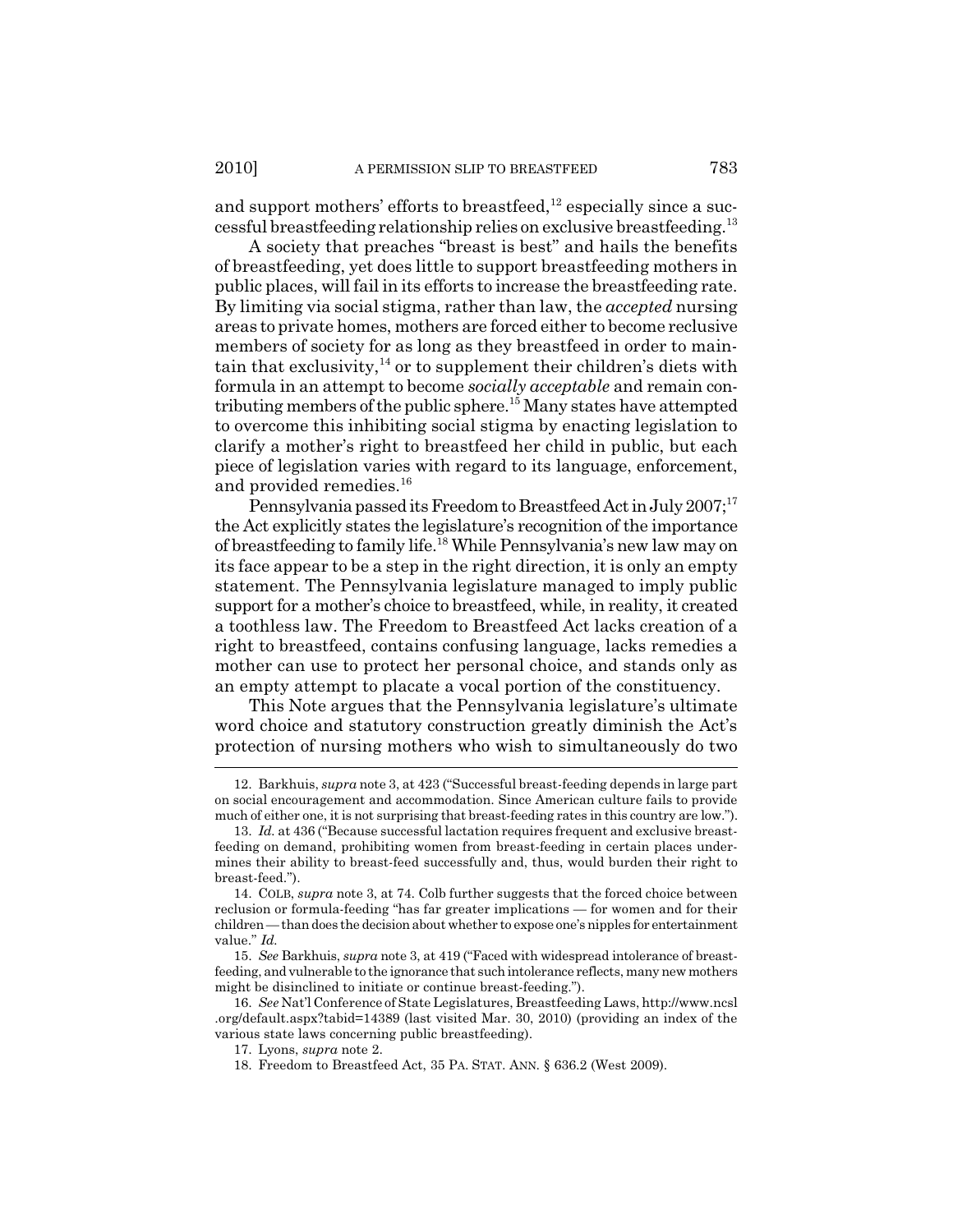legal things: make the choice to breastfeed their children and remain contributing members of the public sphere. Part I reviews the various rationales underlying the creation of breastfeeding protection legislation in the United States. Part II highlights Pennsylvania's attempt to create breastfeeding protection legislation and discuss its immediate implications. Part III presents suggested changes for the Freedom to Breastfeed Act, using other states' legislative choices as models and examples. Finally, Part IV proposes that Pennsylvania adopt a remedy clause in order to give the legislation more force.

#### I. A MOTHER'S CHOICE: BREASTFEEDING V. BOTTLE-FEEDING

According to the Centers for Disease Control and Prevention (CDC), seventy-four percent of children born in 2006 were initially breastfed.19 By six months of age, only forty-three percent of children were being breastfed at all, and only fourteen percent were exclusively breastfed,20 though the CDC asserts that breastfeeding is "[i]deal for [i]nfants" and that "[b]oth babies and mothers gain many benefits from breastfeeding." 21 There are a number of medical and personal reasons why a mother would choose formula over her own breast milk. Ultimately, however, societal pressures and personal beliefs tend to play a significant role in mothers' choices regarding breastfeeding.

Mothers may find themselves mixing formula rather than breastfeeding their child and bonding in a more elemental way<sup>22</sup> because of hurdles like misinformation propagated by the infant formula industry, a denial of adequate maternity leave by her employer, and insufficient support from her own doctor.<sup>23</sup> Some feel a certain sense of culturally encouraged modesty due to worries about a perceived lack of decorum surrounding breastfeeding or indelible links to the sexuality of the breast that lead them to decline to breastfeed.<sup>24</sup> "Other women may choose not to breastfeed because of embedded cultural assumptions about the propriety of breastfeeding, the sexual

<sup>19.</sup> Centers for Disease Control and Prevention, Breastfeeding Among U.S. Children Born 1999-2006, CDC National Immunization Survey, http://www.cdc.gov/breastfeeding/ data/NIS\_data/index.htm (last visited Mar. 29, 2010).

<sup>20.</sup> *Id.*

<sup>21.</sup> Centers for Disease Control and Prevention, Breastfeeding, http://www.cdc.gov/ breastfeeding/index.htm (last visited Mar. 29, 2010).

<sup>22.</sup> COLB, *supra* note 3, at 73.

<sup>23.</sup> Isabelle Schallreuter Olson, Comment, *Out of the Mouths of Babes: No Mother's Milk for U.S. Children — The Law and Breastfeeding*, 19 HAMLINE L. REV. 269, 299 (1995); *see also* KAREN M.KEDROWSKI &MICHAEL E.LIPSCOMB, BREASTFEEDING RIGHTS IN THE UNITED STATES 33 (2008) ("Some women are less likely to breastfeed because of operative assumptions and biases within the medical community that continues, for the most part, to play a supervisory role over the delivery and care of infants.").

<sup>24.</sup> KEDROWSKI & LIPSCOMB, *supra* note 23, at 33.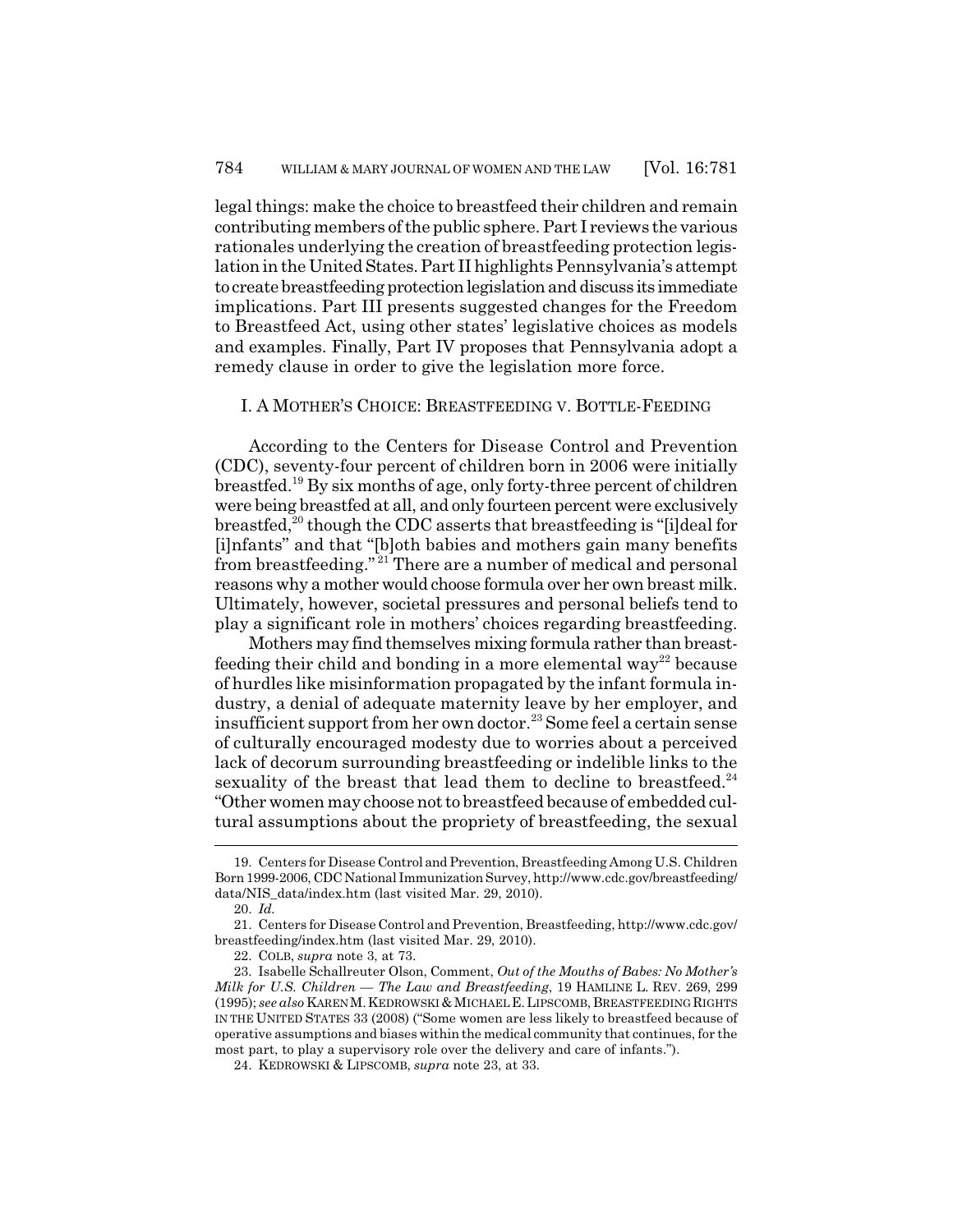nature of the breast, and about norms of what constitutes the proper space and body required for feeding one's child." 25 An even more frequently encountered and disturbing barrier to the natural choice of breastfeeding is the social stigma and denial of public support many mothers face. One author describes her experiences breastfeeding her third child: "[b]eing stuck at home breast-feeding as he [the author's husband] walked out the door for work just made me unreasonably furious, at him and everyone else."<sup>26</sup> Why should a woman be "stuck at home," cut off from the community, just because she has made the choice to breastfeed? A woman's choice to breastfeed or to formulafeed should be supported; that support requires a public sphere accepting of both choices outside the home.

Stories abound of breastfeeding mothers being relegated to public restrooms with their infants, $27$  or even being removed from public areas because of their choice to breastfeed, an act which must often occur outside the home due to its very nature.28 Breastfeeding women are often met with outright hostility from the very society that should be supporting their choice to breastfeed.<sup>29</sup>

Society's opinions regarding breastfeeding seem almost contradictory. Women are strongly encouraged to breastfeed by the scientific community<sup>30</sup> and local, national, and international organizations,  $31$ yet, at the same time, society may reject a woman attempting to provide what she thinks is the best nutrition for her child because she happens to be out in public while doing it. Much of this hostile rejection of a natural, extraordinarily nutritious act appears to stem

<sup>25.</sup> *Id.*

<sup>26.</sup> Hanna Rosin, *The Case Against Breast-Feeding*, ATLANTIC MONTHLY, Apr. 2009, http://www.theatlantic.com/magazine/archive/2009/04/the-case-against-breastfeeding/7311.

<sup>27.</sup> Virginia L. Marchant, *Are Your Breasts Bound by Law?*, MOTHERING, Jan. 2005, at 62, 64.

<sup>28.</sup> *See* Durmeriss Cruver-Smith, Note, *Protecting Public Breast-Feeding in Theory But Not in Practice*, 19 WOMEN'S RTS.L. REP. 167, 172 (1998) ("Infants do not have time clocks, making it impossible for mothers to arrange in advance to nurse their children in private accommodations. . . . '[U]nless mother and child are to be imprisoned in the home for the three to twelve months during which nursing i[s] desirable, it is likely that the mother will be forced either to endure the hunger shrieks of her infant or more properly to feed it wherever she is.'" (quoting Arthur D. Silk, *Breast-Feeding Should be Encouraged, Not Outlawed*, L.A. TIMES, May 17, 1995, at B11)).

<sup>29.</sup> *See* COLB, *supra* note 3, at 73 ("In the United States and elsewhere, women who breastfeed outside the house must often be prepared to face hostility."); Shelton, *supra* note 9, at 181 ("It seems no breastfeeding woman is immune from potential attacks by employers, police officers, quasi-public property owners, other citizens, and security guards.").

<sup>30.</sup> Cruver-Smith, *supra* note 28, at 171 (discussing the results of scientific studies analyzing the benefits of breastfeeding).

<sup>31.</sup> *See, e.g.*, La Leche League International, http://www.llli.org (last visited Mar. 29, 2010) (a national and international breastfeeding support coalition).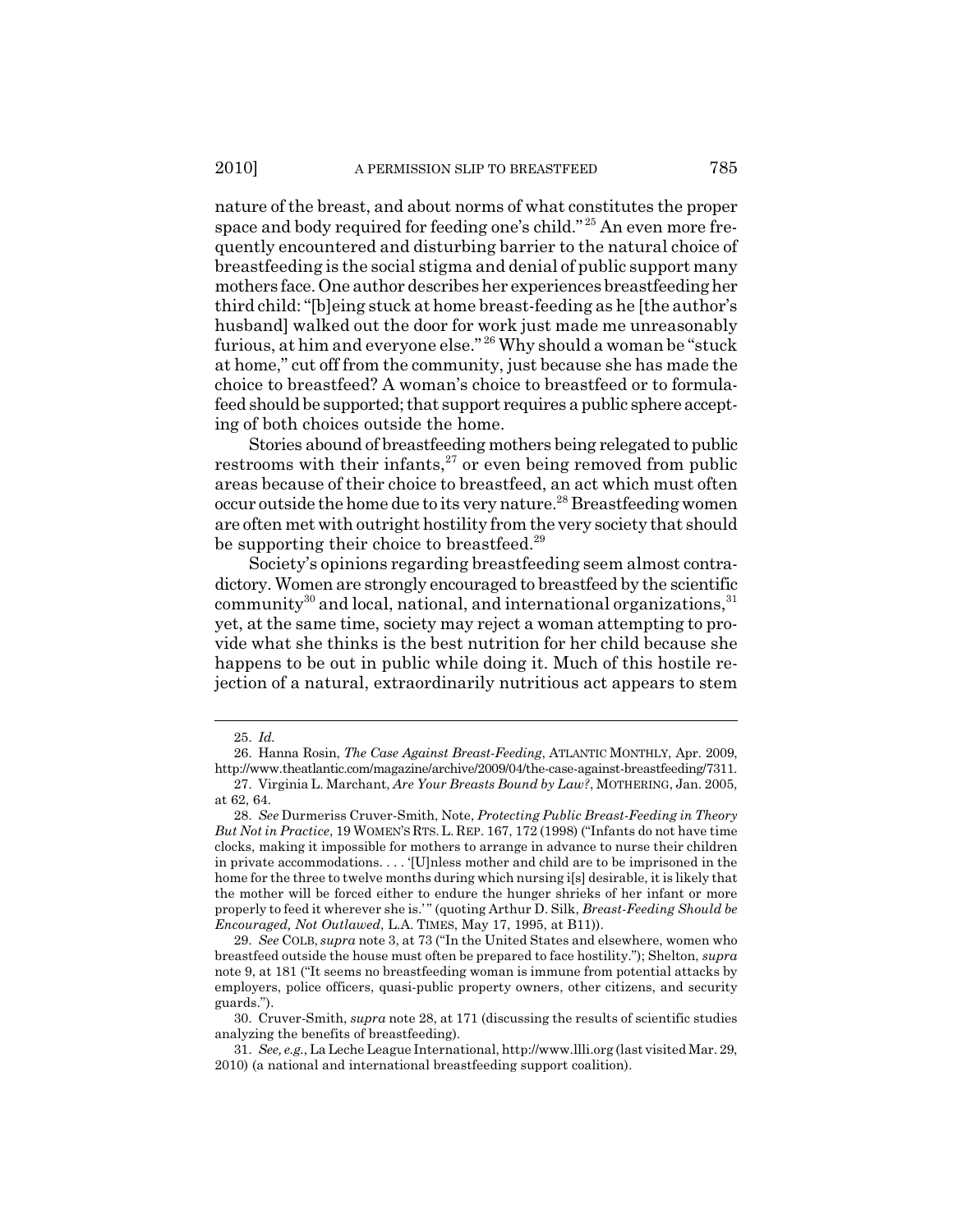from the perception of a woman's breast as a sexual object, though it serves an entirely different purpose while she is nursing.<sup>32</sup> Others have suggested that hostility to public breastfeeding stems from a perception that it is unprofessional for a woman, especially an employed woman, to breastfeed her child and continue to maintain a professional presence.33 Some contend that breastfeeding is "trivial and mundane,"<sup>34</sup> perhaps because infant formula is so easily available and relatively safe,  $35$  or that a breastfeeding woman is merely seeking attention or participating in a "form of exhibitionism," because breastfeeding is thought of as an "'embarrassing, unnecessary, [and] disgusting" act.<sup>36</sup> A quarter of mothers responding to a survey shared that they chose to bottle-feed their children because they felt breastfeeding to be "embarrassing." 37 Some low-income women, responding to the same survey, reported that they chose not to breastfeed because they "perceived a negative reaction from those who witnessed" breastfeeding in public.<sup>38</sup> Some teenage mothers said their concern for their own body image led them to choose to bottle-feed their children.39 Similar surveys link an attitude against public breastfeeding to "breasts' sexual connotation in American society, including their use for male sexual pleasure or fantasy." 40 One woman has even reported that, though she was physically able to breastfeed and had no employment obligations to stand in her way, she chose not to breastfeed because it "would set up an unequal dynamic in her marriage — one in which the mother, who was responsible for the very sustenance of the infant, would naturally become responsible for everything else as well." 41 All of these factors may have played

<sup>32.</sup> Olson, *supra* note 23, at 275; *see also* COLB, *supra* note 3, at 74 ("Society today views women's breasts as presumptively sexual and accordingly dirty and taboo.").

<sup>33.</sup> Shelton, *supra* note 9, at 186.

<sup>34.</sup> *Id.* at 184.

<sup>35.</sup> *See* Barkhuis, *supra* note 3, at 419 ("Although the recent introduction of artificial infant food may now ensure the survival of the human species without breast-feeding, breast-feeding remains essential for the survival, proper physiological development, and health of individual infants.").

<sup>36.</sup> Shelton, *supra* note 9, at 183-84 (quoting Peter Pallot, *Breastfeeding Women Are Told to Leave*, DAILY TELEGRAPH (London), Nov. 6, 1993, at 6). A recent survey suggests that while many report that "they are not offended by public breastfeeding," these same people insist that the sight of a breastfeeding mother is only disagreeable when that mother is feeding her infant immodestly. As many mothers know, however, "modesty is sometimes difficult to maintain," especially with an older baby. KEDROWSKI &LIPSCOMB, *supra* note 23, at 45.

<sup>37.</sup> KEDROWSKI & LIPSCOMB, *supra* note 23, at 37.

<sup>38.</sup> *Id.*

<sup>39.</sup> *Id.*

<sup>40.</sup> *Id.* at 36; *see also* Shelton, *supra* note 9, at 179 ("Breastfeeding is perceived by many as dirty, sexual, embarrassing, and generally something that should be kept behind closed doors.").

<sup>41.</sup> Rosin, *supra* note 26.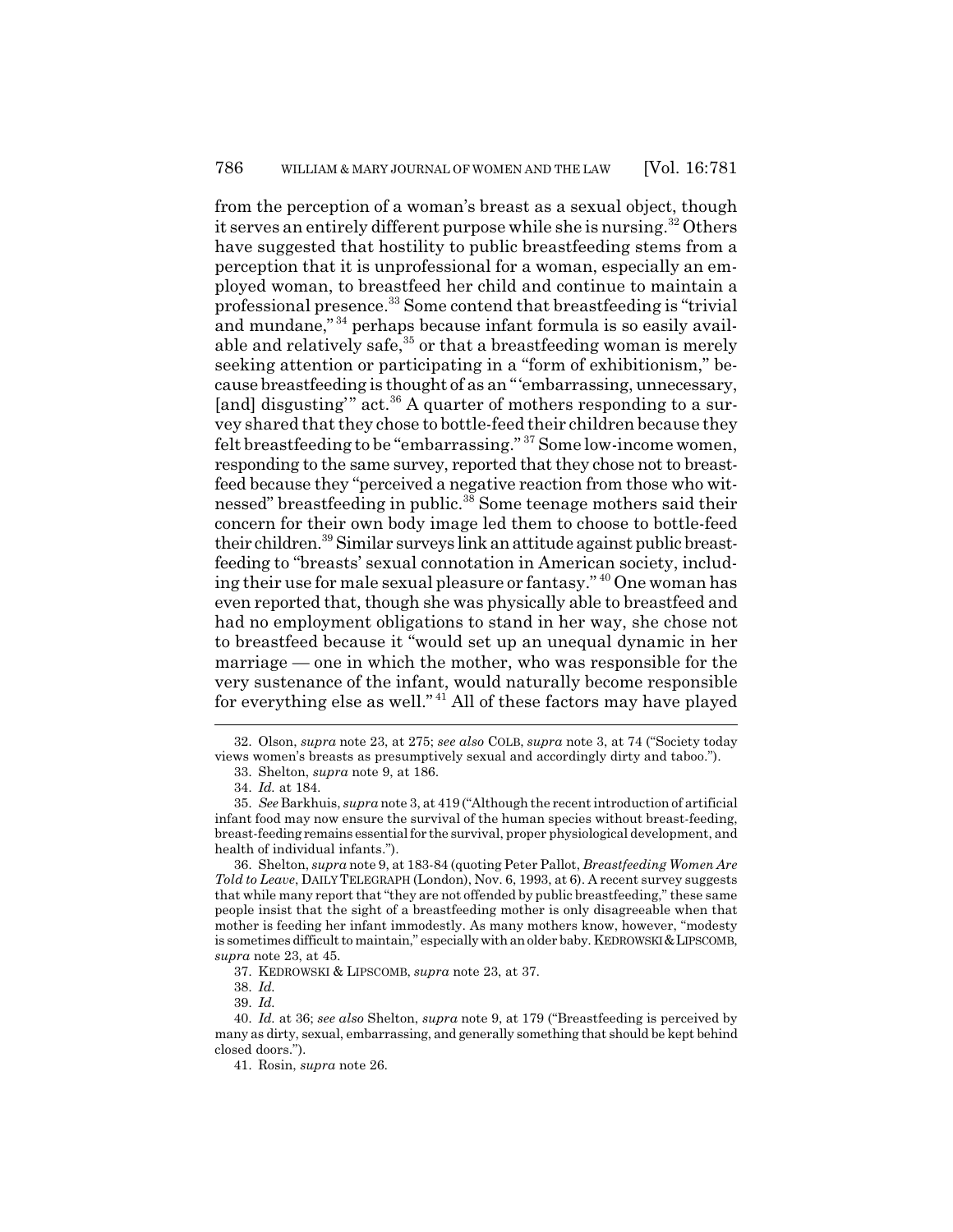a part in the recently reported experiences of two women, both of whom made the dual decisions to breastfeed their infants and maintain a social presence as they continued to patronize stores and travel within society while they made sure their children's nutritional needs were met in a manner of their own choosing.

In July 2004, a Starbucks Coffee employee asked Lorig Charkoudian, a Maryland mother, to relocate to the coffee shop's restroom or stop breastfeeding her daughter while uncovered in the store's seating area.<sup>42</sup> Upon Charkoudian's inquiry, Starbucks confirmed that though the company had no official policy regarding breastfeeding, "breastfeeding fell into the category of behaviors that might create complaints, and therefore employees could approach nursing mothers and ask them to stop breastfeeding or leave the main area of the store." 43 Similarly, Maggie Buckwalter was chastised in February 2007 for attempting to discreetly breastfeed her infant son in the hallway of her daughters' elementary school, where she was volunteering.<sup>44</sup> Buckwalter reported that a school administrator told her "it was inappropriate to breast-feed her baby in public at the school." 45 Both of these situations reflect the antagonism breastfeeding mothers face when they choose to do what they feel is best, and what has been demonstrated as the superior option for their children, while simultaneously trying to maintain a public presence. "Given that breastfeeding is widely acknowledged as beneficial for both babies and their mothers, it is disturbing that the facilitation of this important process meets so much misunderstanding and resistance." 46 Fortunately, states have begun making significant efforts to protect a woman's choice to breastfeed and her ability to do so while maintaining a public presence.

#### *A. Breastfeeding and State Legislation*

Many states have recently attempted to protect the breastfeeding mother from the discrimination she may face when she chooses to breastfeed her child in a public space. Though public breastfeeding is not forbidden outright in any state, $47$  many state legislatures have

<sup>42.</sup> Marchant, *supra* note 27, at 67.

<sup>43.</sup> *Id.*

<sup>44.</sup> Margie Peterson, *Moms Can Nurse Babies in Public — If Nobody Minds*, MORNING CALL (Allentown, Pa.), July 5, 2007, at B1.

<sup>45.</sup> *Id.* (Buckwalter stated that she " 'left school that day feeling like I'd been showing pornography to kids.").

<sup>46.</sup> Shelton, *supra* note 9, at 201.

<sup>47.</sup> Jake Aryeh Marcus, *Lactation and the Law*, MOTHERING, July-Aug. 2007, at 48,

<sup>50.</sup> Though no state completely bans breastfeeding in public, Illinois limits a woman's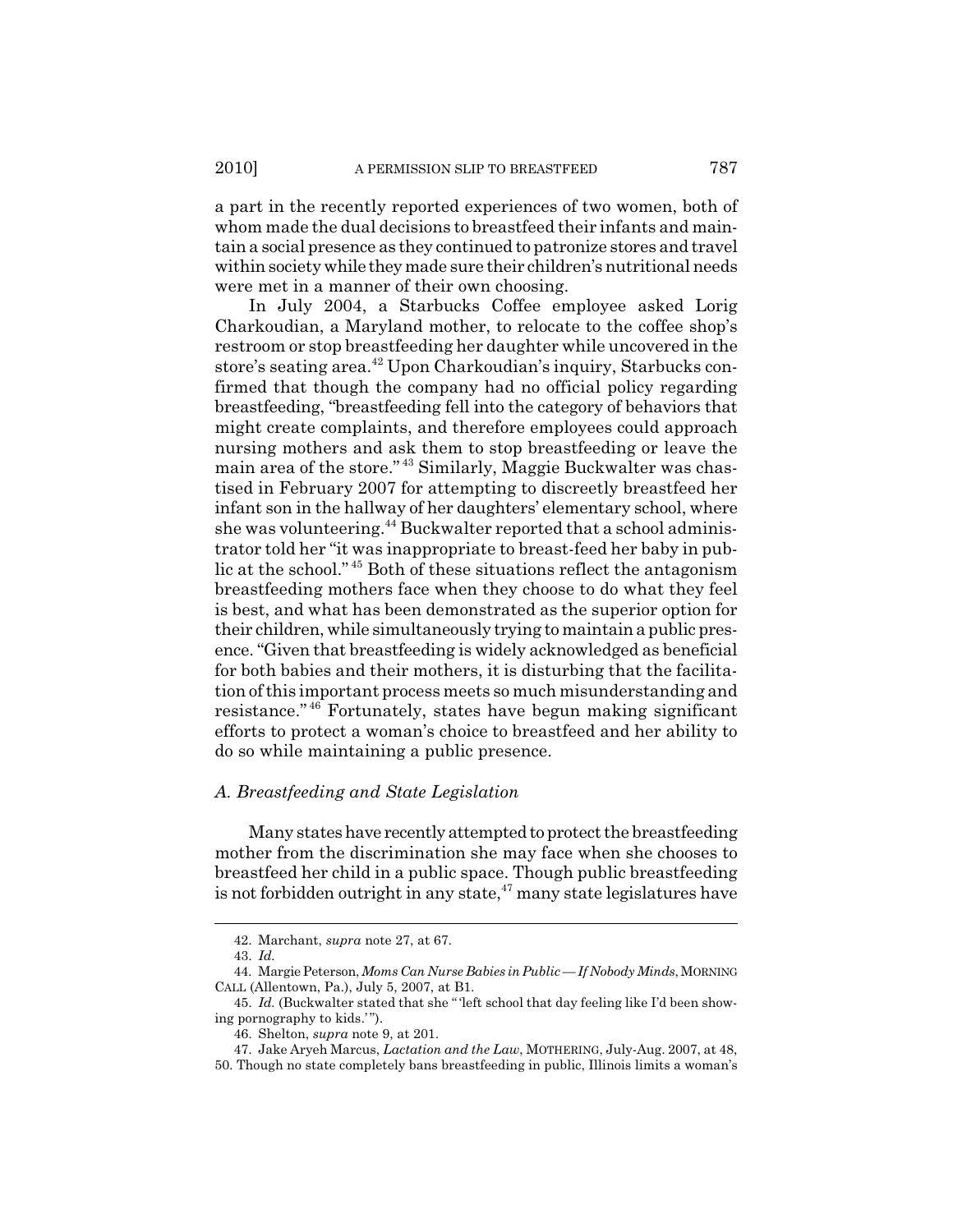taken up the cause of protecting breastfeeding mothers from outside intrusion.48 State legislatures have demonstrated, through the passage of these breastfeeding protection laws, that they recognize the growing collection of scientific evidence that "establish[es] the significant medical benefits of breastfeeding." <sup>49</sup>

Simultaneously, these legislatures have also rejected an idea which a significant amount of their constituents embrace, the concept of a woman's breast as a solely sexual object, and have thus also rejected a "societal attitude keeping many women from breastfeeding their children, especially in public." 50 The states passing these laws have the power to minimize the impact of that rather sexist concept and promote the resurgence of a natural, instinctive act that can improve the health of infants,  $51$  and potentially save money in the longterm by "reducing the need for publicly provided formula supplements, health care, and child protective intervention."<sup>52</sup> The very idea of saving public dollars by encouraging a choice that has so many other benefits alone should spur other states to pass such protective legislation and support their mothers and children. The language of breastfeeding protection legislation varies widely from state to state,<sup>53</sup> and while several issues remain unresolved, the varied language can still provide instruction for future legislative enactments and amendments.

One of the many cloudy issues roiling within the public breastfeeding debate is whether women have a right to breastfeed their children. A United States Fifth Circuit Court of Appeals case, *Dike v. School Board of Orange County*, held that a woman "enjoys a constitutionally protected interest in breastfeeding her child." <sup>54</sup>

ability to breastfeed in a place of worship and Missouri requires that mothers breastfeeding in public use "as much discretion as possible." 740 ILL. COMP.STAT. ANN. 137/10 (West 2009); MO. ANN. STAT. § 191.918 (West 2009).

<sup>48.</sup> Though many states have breastfeeding protection laws,

Dr. Kathleen Marinelli . . . says that legislation doesn't give a woman the right to breastfeed but rather protects her from discrimination and the potential of prosecution for exercising her *given* right to breastfeed her child. "It's important to realize and to acknowledge that women have a right to breastfeed their children, whether that means breastfeeding in public or expressing their milk in the workplace, whether a law exists or not."

Marchant, *supra* note 27, at 66. 49. Olson, *supra* note 23, at 299.

<sup>50.</sup> *Id.*

<sup>51.</sup> Barkhuis, *supra* note 3, at 443.

<sup>52.</sup> *Id.*

<sup>53.</sup> *See infra* Part III (discussing various states' legislation-construction choices).

<sup>54.</sup> Olson, *supra* note 23, at 289; *see* Dike v. School Bd. of Orange County, Fla., 650 F.2d 783, 787 (5th Cir. 1981) ("In light of the spectrum of interests that the Supreme Court has held specially protected we conclude that the Constitution protects from excessive state interference a woman's decision respecting breastfeeding her child.").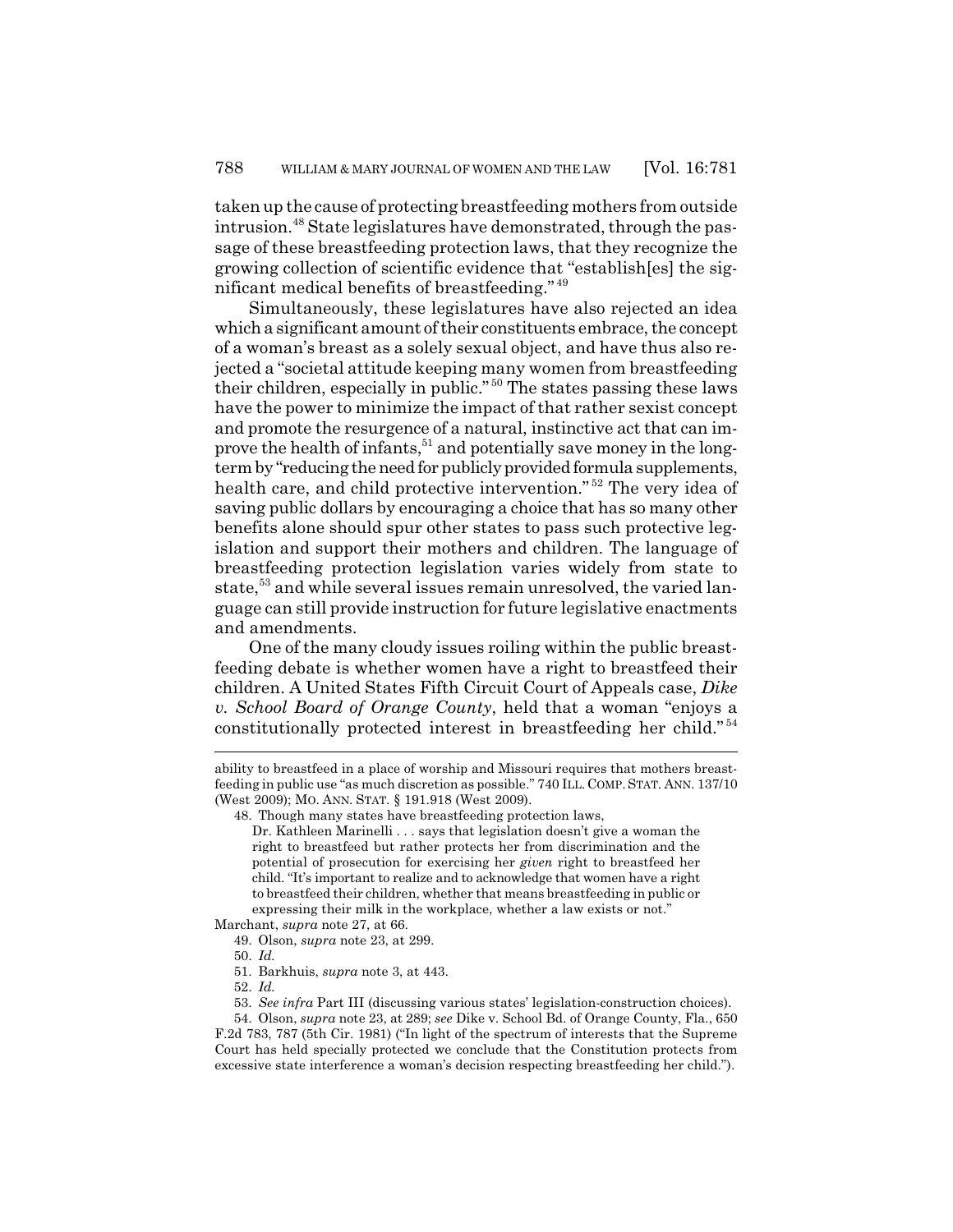Advocates generally assume that such a right is still not established,<sup>55</sup> so they promote and support the passage of state and federal legislation that provides women the right to breastfeed their children.<sup>56</sup> Since no state completely bans public breastfeeding,  $57$  the states that have passed breastfeeding legislation essentially enacted clarification statutes, making it clear to others in the community that women can breastfeed their children in public spaces, with varying restrictions on those mothers and the public that may or may not have been intended by the authors of the legislation.<sup>58</sup>

Laws protecting public breastfeeding appear in a few basic formats, ranging from criminal exemption language to statutes that create a new civil right to breastfeed.<sup>59</sup> The most basic statutes "specifically exempt breastfeeding from public nudity and other criminal statutes," 60 thus protecting a mother breastfeeding her child in public from those police officers, security guards, and others that threaten her with citation or arrest for feeding her child in an otherwise legal manner of her choosing.<sup>61</sup> Other statutes specifically "provide mothers with the *right* to breastfeed wherever mothers and babies are otherwise authorized to be."<sup>62</sup> Most of these statutes granting a right to breastfeed also state that if a mother and her child are authorized to be in any one location, public or private, the mother may breastfeed her child in that location.<sup>63</sup> A law like this generally protects mothers seeking to maintain a presence in the public sphere and still feed their children as they choose. Under such a law, a woman should be able to breastfeed her child in a store or a park, as long as she and her child are both authorized to be there. She can breastfeed her child even in places that are not government-owned, as a public

60. *Id.* at 186.

<sup>55.</sup> Marcus, *supra* note 47, at 50.

<sup>56.</sup> *Id.*

<sup>57.</sup> *Id.*

<sup>58.</sup> *See* Olson, *supra* note 23, at 283 ("These new laws protecting a woman's right to breastfeed vary greatly in scope and level of effectiveness and range from protecting a breastfeeding woman from prosecution for indecent exposure, to protecting a woman's right to breastfeed as a civil right, and excusing a breastfeeding mother from jury service.").

<sup>59.</sup> Shelton, *supra* note 9, at 186-87.

<sup>61.</sup> *See id.* at 181 (regarding police officers and security guards). Leigh Bellini, a mother from Pennsylvania, was nursing her child in a shopping mall when "security guards . . . offered her a free new blanket to 'cover up' while breast-feeding her son in the mall's food court after one customer lodged a complaint." When she refused their offer and continued breastfeeding, "security guards threatened to call police if she didn't move to a restroom," though "Bellini said her breast was never exposed." Susan E. Lindt, *Breast-Feeding Law Points to Rifts*, INTELLIGENCER J. (Lancaster, Pa.), July 18, 2007, at A1.

<sup>62.</sup> Shelton, *supra* note 9, at 186-87 (emphasis added).

<sup>63.</sup> Kent, *supra* note 5.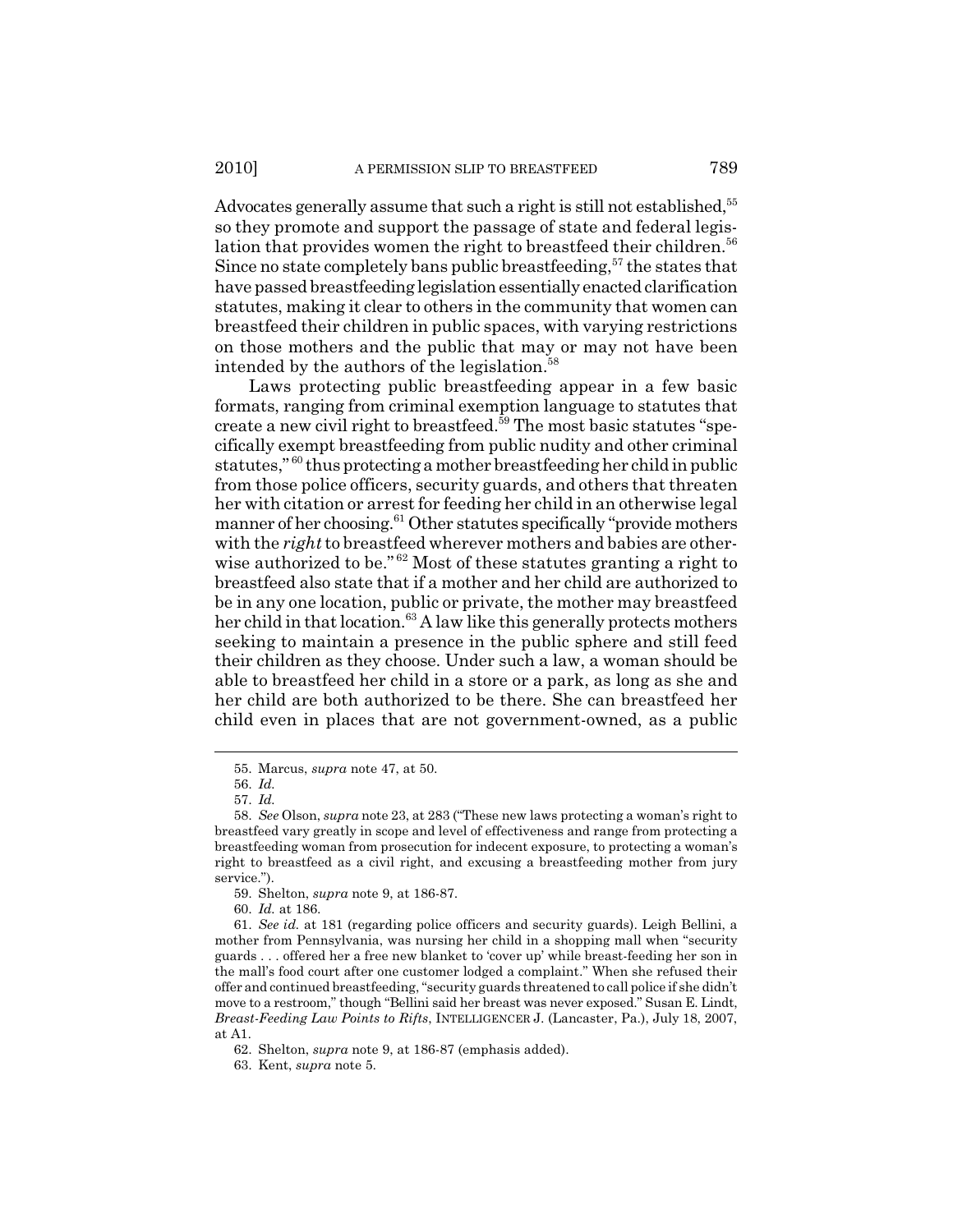place in this setting "is understood to include restaurants, stores, shopping malls, and sports stadiums, and other places frequented by the general public, even if they are privately owned." 64 A problem may arise, however, when a mother attempts to exercise her right to breastfeed while at work, since a child would generally not be permitted to be present at the workplace. Protecting breastfeeding in the workplace is not, however, the subject of this Note. The third and most protective type of legislation is that utilized by the State of New York. It explicitly creates and protects a woman's civil right to breastfeed and imposes remedies she may use to enforce her right.<sup>65</sup> These remedies are perhaps one of the most important pieces of breastfeeding protection legislation; however, many states refrain from providing remedies to breastfeeding mothers who, while technically protected under the law,  $66$  may still find themselves harassed or excluded from public places because of their choice to breastfeed. $67$ Pennsylvania is one of these states.

Shortly after Pennsylvania's Freedom to Breastfeed Act was enacted, the *Lancaster New Era*, a local newspaper in Lancaster, Pennsylvania, published an article requesting that breastfeeding mothers have "a little decorum, please." 68 The article's authors conducted an informal survey, collecting reactions to the law such as, "[d]on't hang your boob out. Be discreet," and, "[e]ven though you have a right to do it, there's a time and place to do it appropriately." <sup>69</sup> Though other respondents thought the law was unnecessary, the suggestion (or even demand) that nursing mothers "cover it up" suggests that women breastfeeding in public may continue to run into resistance until the community perception of a woman's breast as a sexual object changes.<sup>70</sup>

### *B. Debating Breastfeeding Protection Legislation*

Though breastfeeding is a completely natural and instinctual act, $71$  it has a varying history of public acceptance. Women have at

<sup>64.</sup> *Id.*

<sup>65.</sup> Shelton, *supra* note 9, at 189.

<sup>66.</sup> Marcus, *supra* note 47, at 52.

<sup>67.</sup> Mothers may find legally instituted remedies especially important as it has been reported that "state courts have generally not supported a woman's right to breastfeed." Olson, *supra* note 23, at 294. Without support from the courts, mothers are left only with legislation for protection.

<sup>68.</sup> Cindy Stauffer & Jenna Spinelle, *A Little Decorum, Please*, LANCASTER NEW ERA (Lancaster, Pa.), July 14, 2007, at A1.

<sup>69.</sup> *Id.*

<sup>70.</sup> *Id.*

<sup>71.</sup> *See supra* note 3 and accompanying text (discussing the biological benefits of breastfeeding).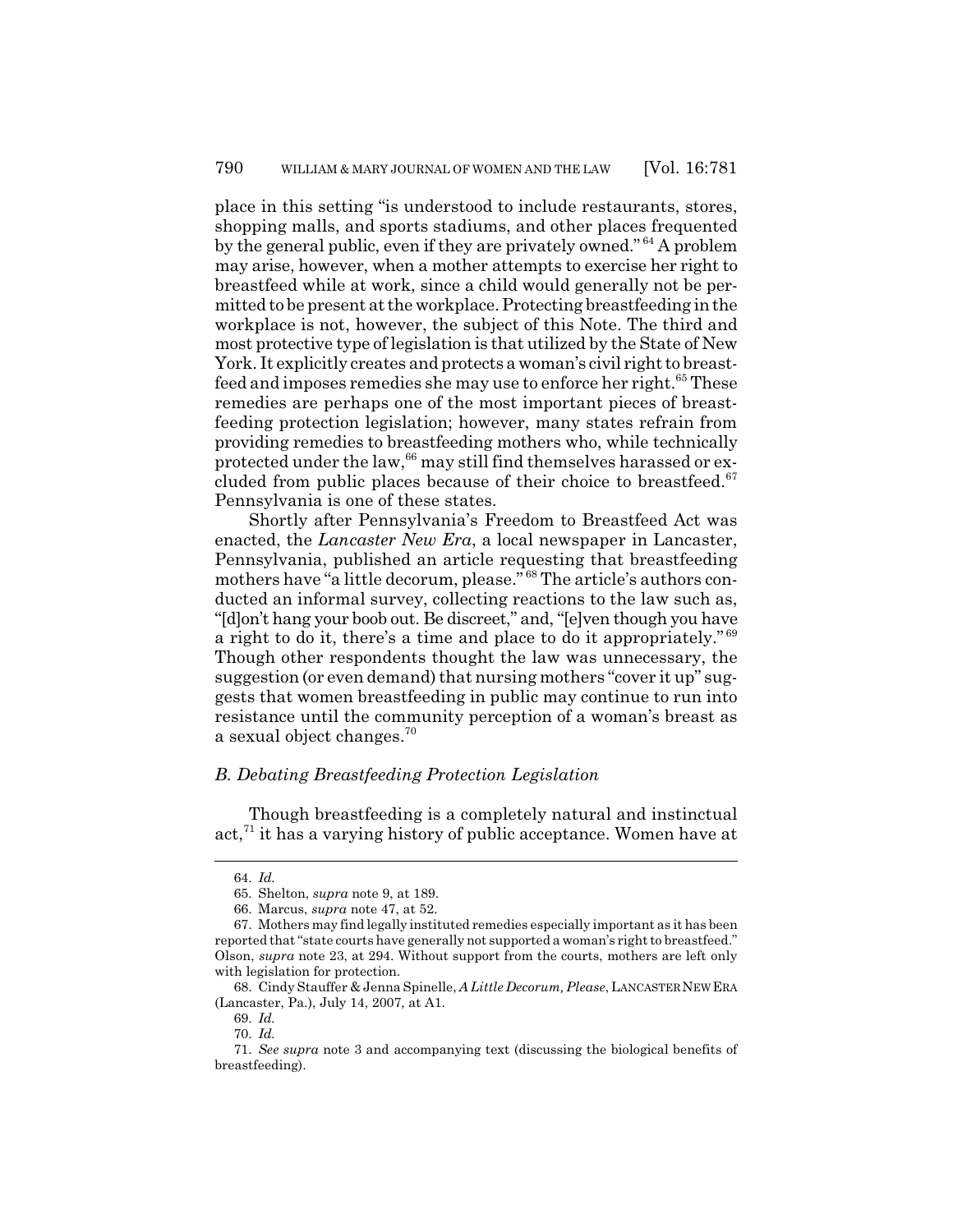certain times in the historical record felt free to breastfeed their infants at home, but then have been chastised for doing the same thing while out and about in their communities.<sup>72</sup> A significant number of states have taken steps to protect breastfeeding women from others who seek to control their choices regarding child-rearing outside of the home.73 Breastfeeding protection legislation protects a woman's choice as to whether to breastfeed or bottle-feed and publicizes the state's stance on the matter. Overall, this legislation represents a victory for women's and children's rights in the greater society. The patchwork of legislation, however, filled with holes and confusing language, may serve only to confuse the situation.

Breastfeeding protection legislation is usually presented as legislation intended to protect a mother's choice regarding how and what to feed her baby. Legislators, or at least those who successfully lobby those legislators, are concerned about potential harassment of women who do in fact choose to breastfeed their children in a public place.<sup>74</sup> Delegates to the United Nations Conference on Women expressed similar concerns when they said, "'restrictive work arrangements, social stigma and false information are denying [women] a choice in how to feed their babies."<sup>75</sup> This legislation is intended to protect a woman's choice to feed her baby in a traditional and natural manner by protecting her from societal harassment and by serving as the state's acknowledgment that it believes breastfeeding is the best option for mothers and children and that breastfeeding should be supported outside of the home.<sup>76</sup>

Besides supporting a woman's right to choose to feed her infant in a natural and legal manner, breastfeeding protection legislation can also do its part to "chang[e] society's attitudes about breastfeeding" and can be "a critical factor in a woman's decision to breastfeed." <sup>77</sup>

77. Marchant, *supra* note 27, at 69.

<sup>72.</sup> *See supra* notes 28-46 and accompanying text (detailing stories of women who have experienced disapproval of breastfeeding in public).

<sup>73.</sup> *See supra* Part I.A (outlining the various types of breastfeeding protection legislation states have enacted).

<sup>74.</sup> Shelton, *supra* note 9, at 180.

<sup>75.</sup> *Id.* (quoting Marcus Eliason, *Rain Muddies Women's Gathering*, MONTGOMERY ADVERTISER, Sept. 2, 1995, at 11A).

<sup>76.</sup> Freedom to Breastfeed Act, 35 PA.STAT. ANN. § 636.2 (West 2009). Pennsylvania's Freedom to Breastfeed Act's policy statement states, "[t]he General Assembly finds that breastfeeding a baby is an important and basic act of nurturing that must be protected in the interests of maternal and child health and family values." *Id.*; *see also* Barkhuis, *supra* note 3, at 420 ("Furthermore, even after adjusting for such factors as lower birth weight, maternal age, day care exposure, smoking, and socioeconomics, formula-fed infants require hospitalization at rates fifteen times higher than breast-fed babies."); *supra* notes 4-8 and accompanying text (regarding health benefits derived from breastfeeding for both mother and baby).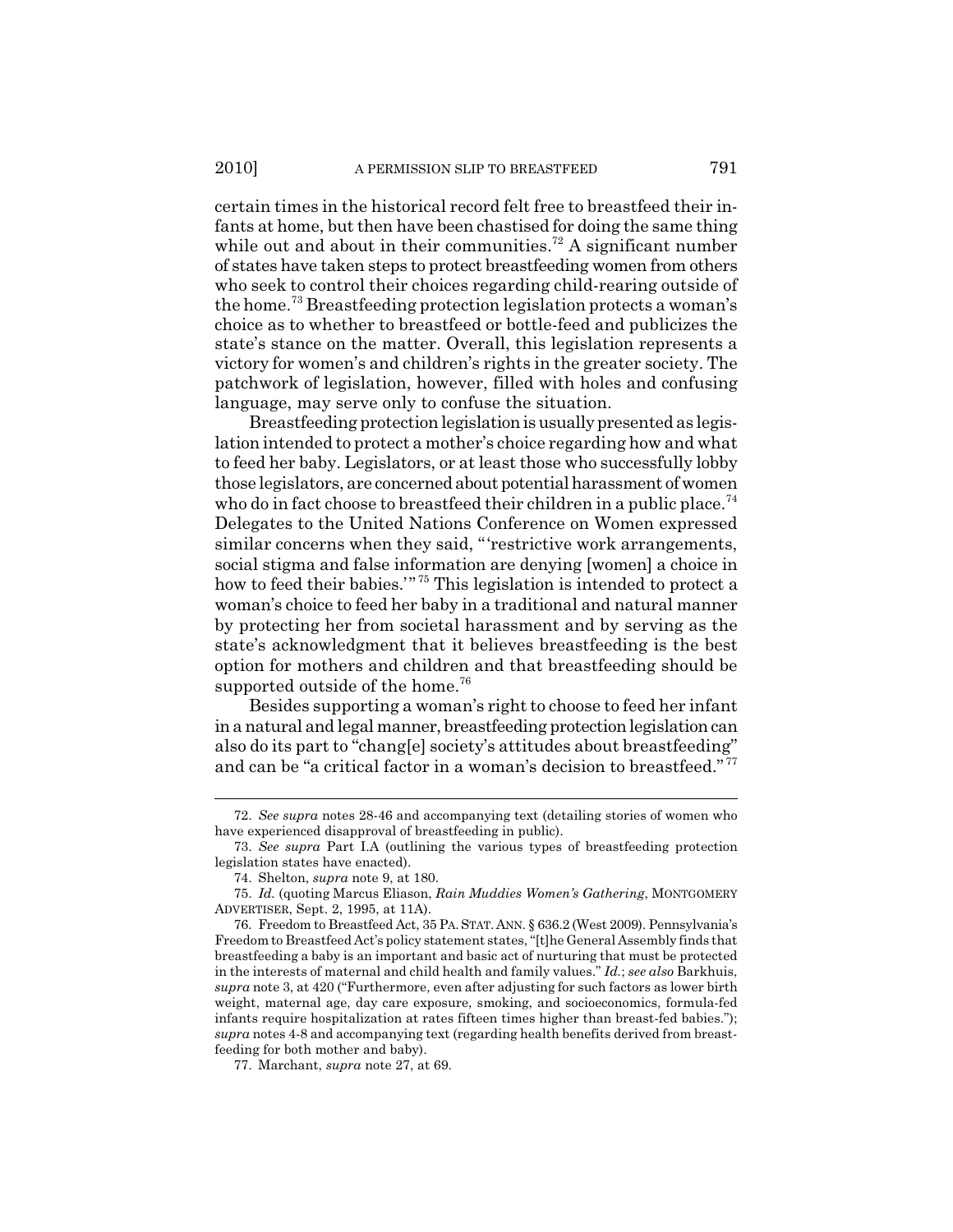Since breastfeeding offers such great health benefits to both the mother and the infant,<sup>78</sup> it would seem to be in the state's best interest to fully support a mother's attempt to breastfeed in order to decrease health-maintenance costs and the incidence of preventable diseases.79 Breastfeeding protection legislation thus can have a greater impact than breastfeeding awareness campaigns alone.<sup>80</sup> Mothers can be told ad nauseum that "breast is best"; however, that message will never be completely effective in its goal to make breastfeeding a primary infant food source if the community is not also in full support of mothers breastfeeding outside the home. Breastfeeding protection legislation "'tells people that we should all be supporting breastfeeding, something that is best for moms, babies, families, and society...."<sup>81</sup> This legislation legitimizes breastfeeding and takes a large step toward eliminating the stigma of public breastfeeding.

While breastfeeding protection legislation certainly has enormous benefits for children, mothers, and society at large, this kind of legislation also has its drawbacks. An important thing to consider is that even though a law may be passed protecting a mother and her choice to breastfeed outside of her home, if the people she meets while she is acting upon her choice vocally disapprove or otherwise make their distaste known, the legislation may eventually become useless. Though the law is in place to protect breastfeeding mothers, without some sort of remedy for those mothers otherwise harassed in public, the law alone will not be effective. Studies suggest that although a significant portion of a surveyed community supports a mother's right to breastfeed her child in a public place, "[a] smaller percentage, [twenty-eight] percent, disagreed or strongly disagreed" with the notion that a woman has a right to breastfeed her child in public.<sup>82</sup> Twenty-eight percent is nearly one-third of those surveyed, and it seems, anecdotally, that that one-third can be the most vocal in its disapproval of a young mother's choice to feed her child in the manner of her choosing.83 Breastfeeding protection legislation may seem like

<sup>78.</sup> Barkhuis, *supra* note 3, at 420; *supra* notes 4-8 and accompanying text.

<sup>79.</sup> Cruver-Smith, *supra* note 28, at 171.

<sup>80.</sup> *See* CTRS. FOR DISEASE CONTROL & PREVENTION, DEP'T OF HEALTH & HUMAN SERVS.,BREASTFEEDING REPORT CARD —UNITED STATES,2008 4 (2008), http://cochise.az .gov/uploadedFiles/Health/2008%20Breastfeeding%20Report%20Card.pdf ("Legislation reflects social acceptance of breastfeeding as a 'normal' activity, concern for the health and well-being of children, and the importance of breastfeeding as a public health issue.").

<sup>81.</sup> Marchant, *supra* note 27, at 69.

<sup>82.</sup> KEDROWSKI & LIPSCOMB, *supra* note 23, at 40-42.

<sup>83.</sup> *See* Lindt, *supra* note 61, at A1 (relating nursing mother Leigh Bellini's story of when she was threatened with police interference because she was breastfeeding her son in a shopping mall); Stauffer & Spinelle, *supra* note 68, at A1 (asking nursing mothers to cover up in public). Blair Stackhouse, questioning the Freedom to Breastfeed Act, wrote: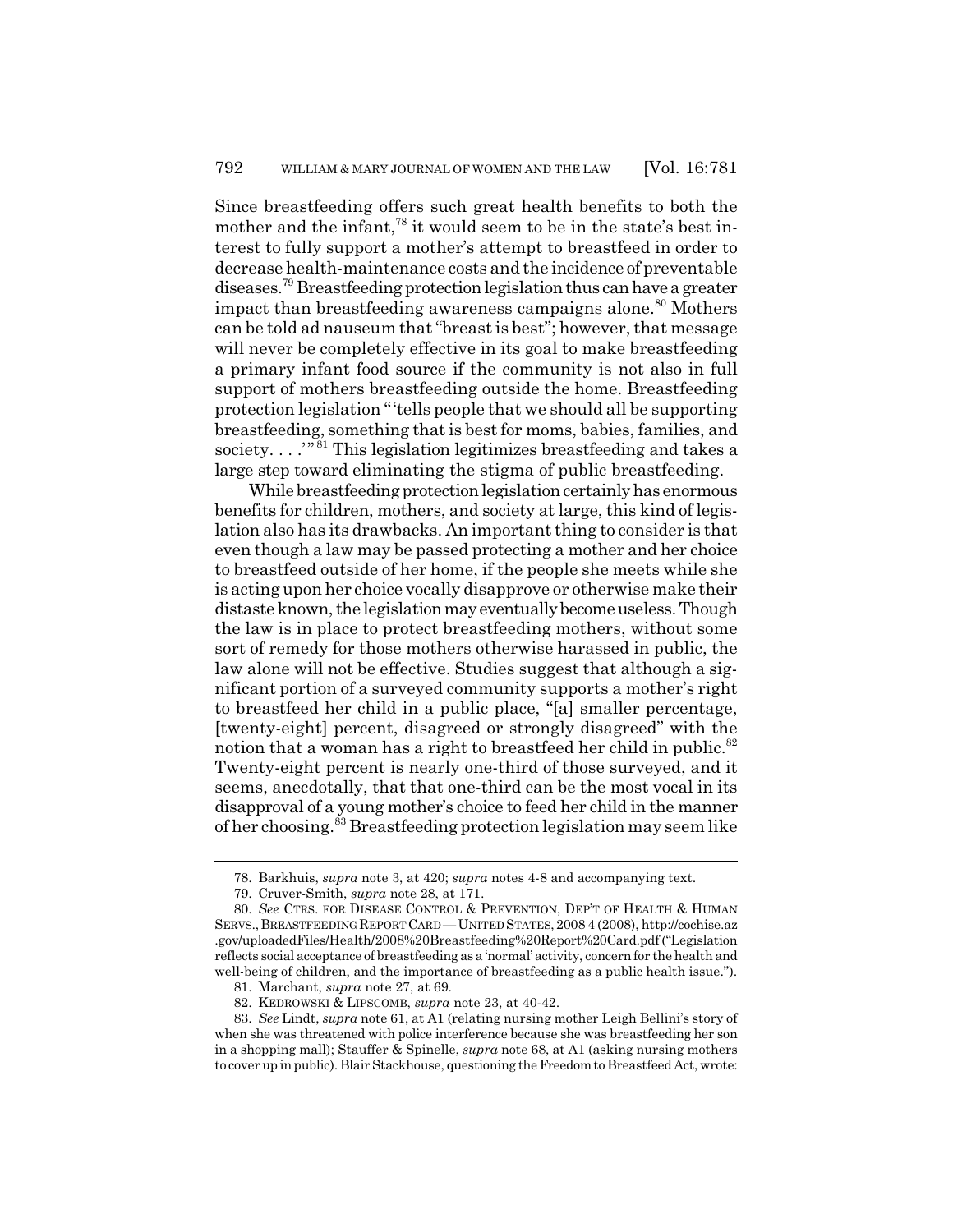a wonderful idea, but in communities that foster little support for mothers choosing to breastfeed outside of the home, the creation of such legislation may be a waste of time if not accompanied by strong remedies for mothers who are made to feel uncomfortable and persecuted for their legal and healthy choice. The best way to change minds, however, may just be to change laws.<sup>84</sup>

Some scholars and commentators argue that breastfeeding legislation is both unnecessary and insulting to the autonomous structure of our society. George Kent suggests that breastfeeding protection legislation disturbs the "nurturing relationship between mother and child." 85 This sacred relationship encompasses the mother's right to make certain choices regarding the upbringing of her child and should not be interfered with by "what some governmental agencies decide is the optimal diet." 86 Karen Kedrowski argues that the "breast is best" slogan "ignores and marginalizes women who are either unable or unwilling to go along with the command to breastfeed." 87 These suggested norms, in which the breast is considered the absolute pinnacle of sources of infant nutrition, tend to ignore that women and mothers must make choices everyday for what is best for their own bodies and families, and that "the decision of whether or not to breastfeed is but one, regardless of its importance, competing concern." <sup>88</sup> Both of these authors maintain that government should not interfere at all with a woman's choice to breastfeed her child or not, especially since mothers must balance multiple concerns and basic realities when making that choice.<sup>89</sup> The argument, it seems, is that the

85. Kent, *supra* note 5.

86. *Id.* "It is only *in extremis* that the judgments of governments should override those of mothers, and then only when there is solid scientific evidence to support that judgment." *Id.*

87. KEDROWSKI & LIPSCOMB, *supra* note 23, at 33.

88. *Id.*

What about the people who don't want to see this? I, for one, do not want to be walking through a mall only to see mothers breast-feeding their children. One would think the mothers would have enough respect for those around them not to do this in public. Don't they think about how uncomfortable this might make people around them?

Blair Stackhouse, *Disrespectful Moms*, PITTSBURGH POST-GAZETTE, July 14, 2007, at B6. 84. *See* Marchant, *supra* note 27, at 69 ("But, says Dr. [Barbara] Philipp, society won't support breastfeeding until the laws change, which is why Massachusetts and other states need breastfeeding legislation. 'We need this bill as fast as we can get it, and we need to support breastfeeding in the strongest terms,' she says. 'Let's make it clear that breastfeeding is not a form of indecent exposure or lewd behavior.' ").

<sup>89.</sup> *See id.* (referencing the "operative assumptions and biases within the medical community," and the "cultural assumptions about the propriety of breastfeeding, the sexual nature of the breast, and about norms of what constitutes the proper space and body required for breastfeeding"); *id.* at 89 (suggesting that "diverse laws and court cases demonstrate how the question of breastfeeding rights is an area where several rightsbearing entities collide — mothers, fathers, infants, and employers").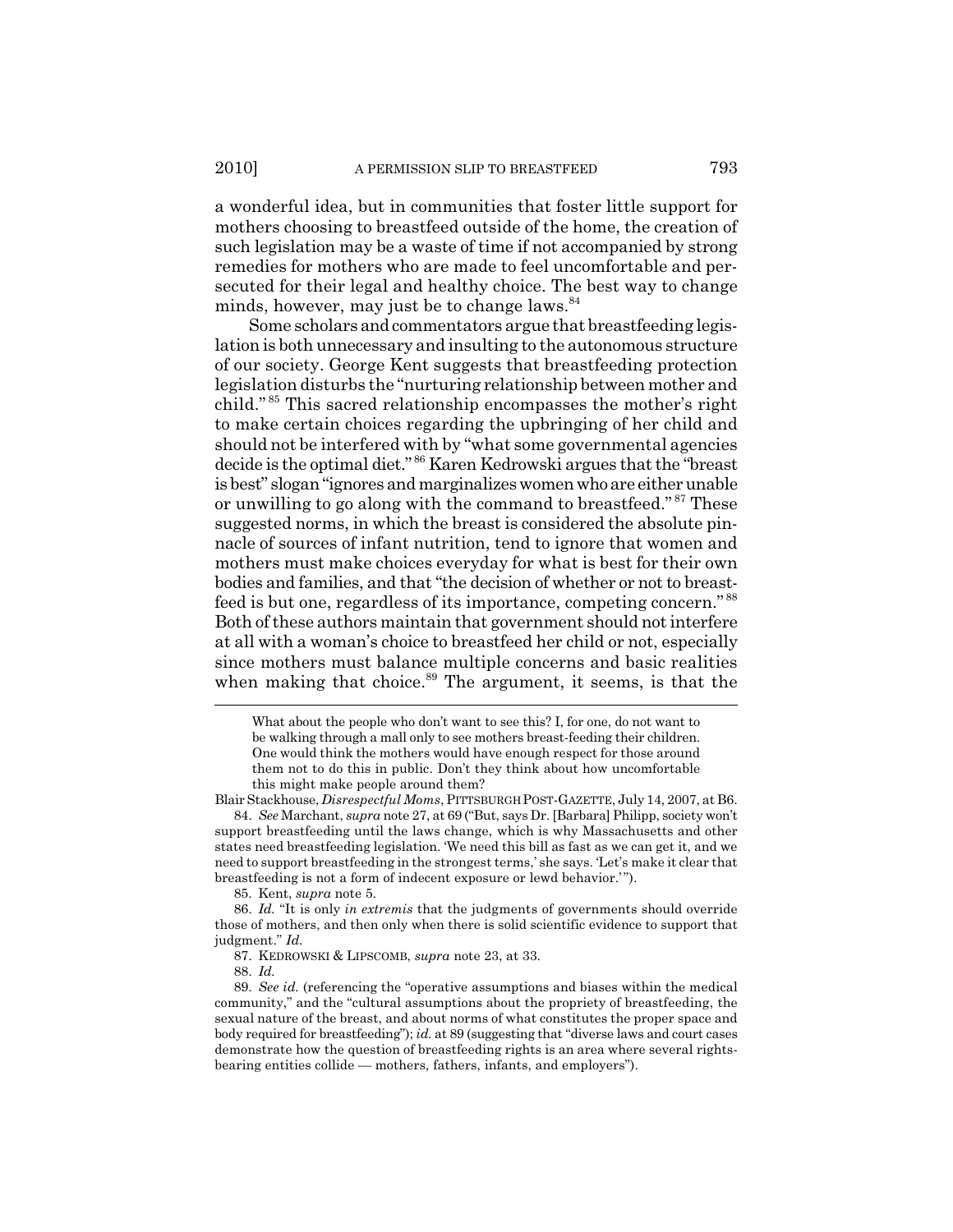government's choice and support of one method over another, both relatively safe and effective, places women who cannot or do not choose to breastfeed at a relative disadvantage, imagined or not, in the greater community. One must remember, however, that in some communities, these laws may be the only thing that protects a woman who can and does make the choice to breastfeed. Reality requires a careful balancing of the feelings of non-breastfeeding mothers who may feel covertly rejected by these government campaigns with the overt hostility experienced by some mothers who actually attempt to breastfeed outside of the home.

Though there are varying opinions concerning the necessity or use of the breastfeeding protection laws, many states have written and enacted them in a widespread attempt to protect a woman's choice to breastfeed. Perhaps states write these in an attempt to change the social fabric regarding public breastfeeding,<sup>90</sup> or maybe these laws are solely in place to protect a woman's choice to feed her child a natural and legal substance without actually championing a particular cause. Each state that does have this kind of legislation in place  $91$ puts its own spin on it. Unfortunately, this tends to create "an uneven patchwork of state laws" 92 under which "some women continue to enjoy more legal protections for their right to breastfeed, simply by accident of location, than many of their sisters in other states." <sup>93</sup> Pennsylvania recently enacted its own version of a breastfeedingprotection law, the Freedom to Breastfeed Act.<sup>94</sup>

#### II. PENNSYLVANIA'S FREEDOM TO BREASTFEED ACT

Pennsylvania Governor Edward G. Rendell signed the Freedom to Breastfeed Act into law on Sunday, July 8, 2007.<sup>95</sup> Pennsylvania thus became the "39th state to protect the rights of women who breastfeed in public." 96 The law's text recognizes the physical and mental health benefits breastfeeding can bring to both mother and infant, <sup>97</sup> stating that "breastfeeding a baby is an important and basic act of nurturing that must be protected in the interests of maternal and child health and family values." 98 Granting mothers some protection

<sup>90.</sup> Marchant, *supra* note 27, at 69.

<sup>91.</sup> For a concise survey of individual state breastfeeding protection laws, see Nat'l Conference of State Legislatures, *supra* note 16.

<sup>92.</sup> KEDROWSKI & LIPSCOMB, *supra* note 23, at 114.

<sup>93.</sup> *Id.*

<sup>94.</sup> Freedom to Breastfeed Act, 35 PA. STAT. ANN. §§ 636.1-.4 (West 2009).

<sup>95.</sup> Lyons, *supra* note 2.

<sup>96.</sup> *Id.*

<sup>97. § 636.2.</sup>

<sup>98.</sup> *Id.*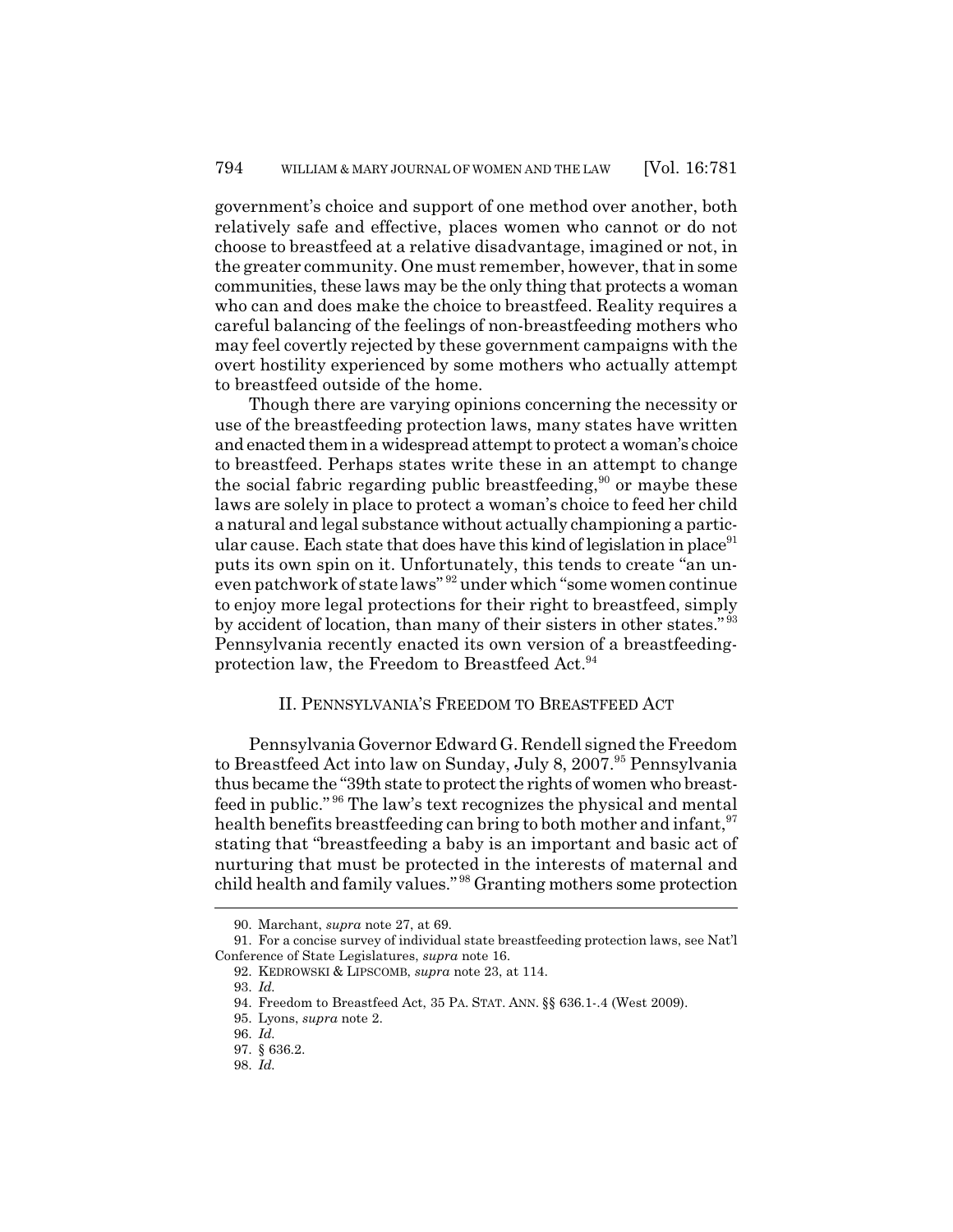when they choose to breastfeed their babies in public spaces, the Act states, "[a] mother shall be permitted to breastfeed her child in any location, public or private, where the mother and child are otherwise authorized to be present, irrespective of whether or not the mother's breast is covered during or incidental to breastfeeding."<sup>99</sup> The legislation also declares that public breastfeeding "shall not be considered"100 to be a variety of crimes outlined in the criminal code, including public indecency,<sup>101</sup> "open lewdness,"<sup>102</sup> obscene conduct,<sup>103</sup> or a nuisance act.<sup>104</sup>

While the Freedom to Breastfeed Act is a great step forward for protection of mothers throughout the Commonwealth, it is not as strong as it could or should be. Some commentators argue that the law does not grant nursing mothers a right at all and is in fact a completely empty law.105 This argument, which insists the Pennsylvania legislature should amend the law to grant mothers an explicit right to breastfeed in public, will only encounter further resistance in Pennsylvania, as demonstrated by the sponsoring state senator's initial experience.106 Instead, the Freedom to Breastfeed Act lacks substantial force, because it declines to give nursing mothers a legal remedy should someone interfere with their rights, regardless of the law.107 The Act should thus be amended to provide a remedy for mothers who encounter such a situation.

#### *A. Legislative Word Choice and the "Right to Breastfeed" Argument*

A legislator's word choice is an important consideration in the analysis of a particular piece of legislation, as it reveals exactly what the legislator is attempting to achieve. While the Freedom to Breastfeed Act was signed into law without the word "right," it allegedly, and possibly facially, effectuates the same goal.<sup>108</sup> Interestingly, the Act's sponsor, Senator Connie Williams, a Democrat

106. *See infra* Part II.A (discussing the legislative battle over Pennsylvania's Freedom to Breastfeed Act).

<sup>99.</sup> *Id.* § 636.3.

<sup>100.</sup> *Id.* § 636.4.

<sup>101.</sup> *Id.* § 636.4(1).

<sup>102.</sup> *Id.* § 636.4(2).

<sup>103.</sup> *Id.* § 636.4(3).

<sup>104.</sup> *Id.* § 636.4(4).

<sup>105.</sup> *See infra* Part III.A (discussing Pennsylvania breastfeeding advocates and the "right to breastfeed" crusade).

<sup>107.</sup> *See infra* Part IV (discussing the need for legal remedies).

<sup>108.</sup> *See* § 636.2 (stating the Freedom to Breastfeed Act's Declaration of Policy). The legislature's established goal was to support the efforts of breastfeeding mothers across the Commonwealth. *Id.*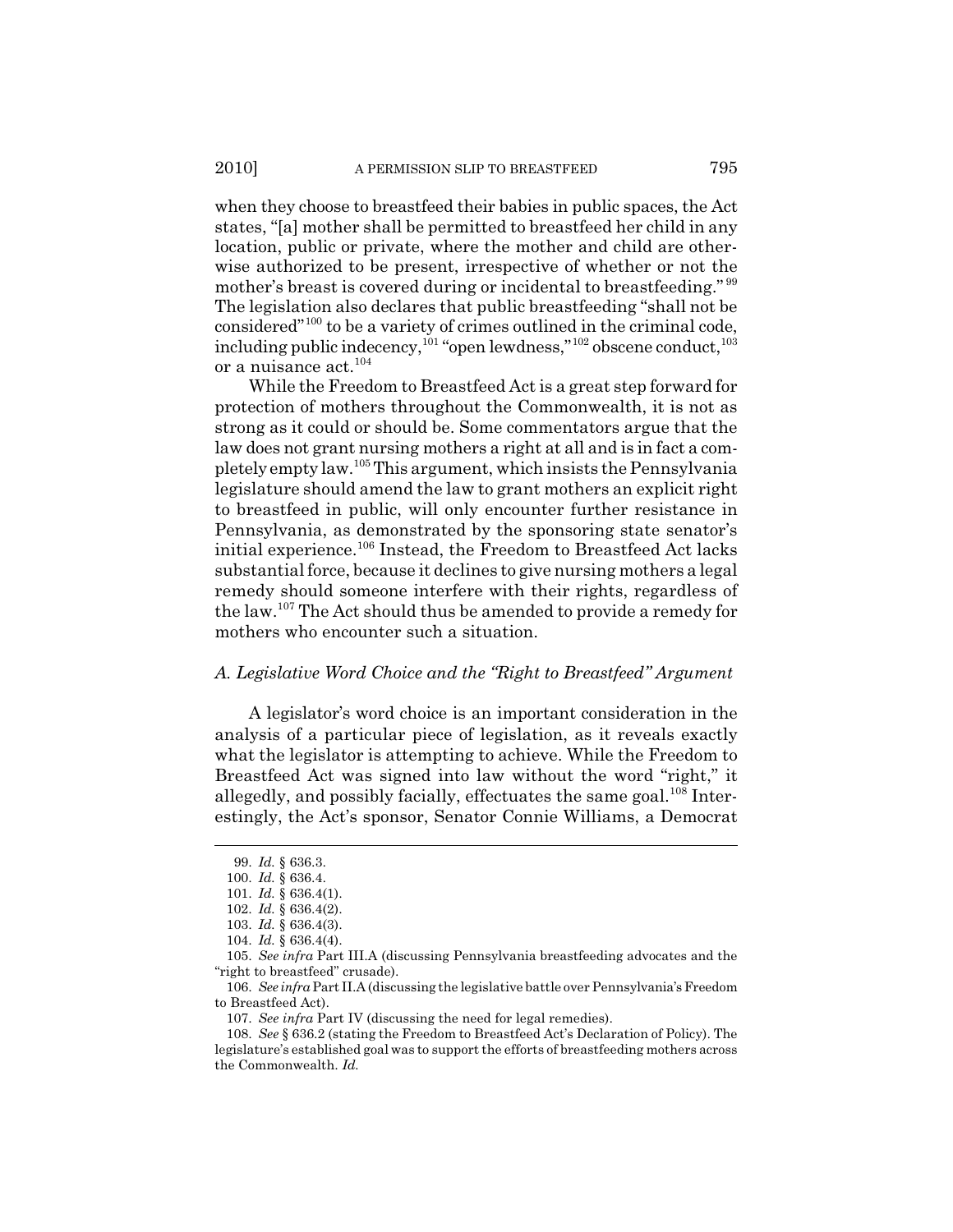of Montgomery County,109 originally chose to specifically grant a "right" to breastfeed in public to nursing mothers.<sup>110</sup> Ultimately, she chose to drop the "right" language and replace it with the title "The Freedom to Breastfeed Act<sup>"111</sup> and the words, "[a] [nursing] mother *shall be permitted* to breastfeed her child . . . . .<sup>"112</sup> The Senator's spokesperson suggested that this change was absolutely necessary "to get the bill passed in the Senate,"113 and that "the changes deal primarily with semantics, not substance."114 The Senator's spokesperson suggested that "[i]n the eyes of many Republicans . . . listing breast-feeding as a right would have equated it to such basic freedoms as those described in the Bill of Rights."115 Though the Republicans may not have approved of the granting of a specific "right" to breastfeed one's child in public, Senator Williams ultimately pushed the breastfeeding protection through, though she had to jump through some semantic hoops to achieve her goal.<sup>116</sup> The change in language, however, greatly displeased a segment of the Commonwealth's breastfeeding rights lobby.

There is a small yet vocal contingent of Pennsylvania breastfeeding activists who submit that, when the text of the original proposed act was changed from granting mothers the "right to breastfeed"<sup>117</sup> to the "[f]reedom to [b]reastfeed,"118 the Act lost nearly all of its strength. Jake Marcus, a Pennsylvania attorney with Birth Without Boundaries and a lactation activist, $119$  suggested that, without the specific language making breastfeeding a "right,"

a woman who breastfeeds in a public accommodation — a privately owned place open to the public, such as a restaurant or shopping mall — might lawfully be asked to leave, either by the owner or in accordance with the owner's instructions. If she

115. Pena, *supra* note 114.

116. *Id.*

<sup>109.</sup> Lyons, *supra* note 2.

<sup>110.</sup> S.B. 34, 191st Gen. Assem., Reg. Sess. (Pa. 2007) (Printer's No. 67).

<sup>111. § 636.1.</sup>

<sup>112.</sup> *Id.* § 636.3 (emphasis added).

<sup>113.</sup> Kori Walter, *Nursing Mother Opposes Measure*, READING EAGLE (Reading, Pa.), May 23, 2007, *available at* 2007 WLNR 9665090.

<sup>114.</sup> *Id.*; *see also* Felix Alfonso Pena, *Breast-feeding Law Dissatisfies Activists*, READING EAGLE (Reading, Pa.), July 10, 2007, *available at* 2007 WLNR 1348040 ("According to Williams, the bill would have languished in the state Senate had the word 'right' not been replaced by 'freedom' because Senate Republicans took issue with calling breastfeeding a right.").

<sup>117.</sup> S.B. 34, 191st Gen. Assem., Reg. Sess. (Pa. 2007) (Printer's No. 67).

<sup>118.</sup> Freedom to Breastfeed Act, 35 PA. STAT. ANN. § 636.1 (West 2009).

<sup>119.</sup> Walter, *supra* note 113.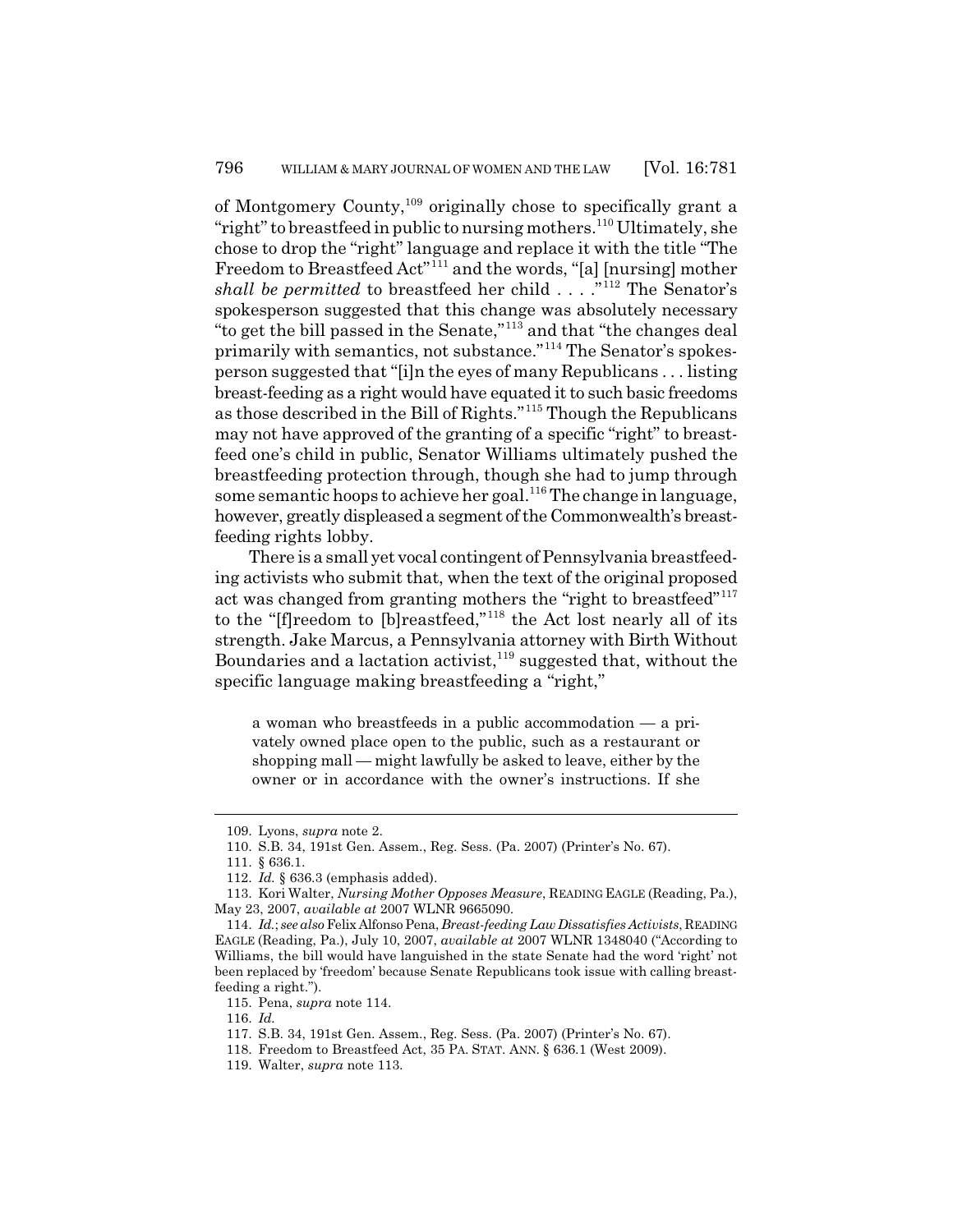refuses, she might be removed by the police or placed under arrest for trespass.<sup>120</sup>

Marcus has also stated that removing "right" from the Act shifted the legislation's focus from active protection to mere policy statement.121 She stated that this "law does not change the right of the owner of a public accommodation, a store or restaurant, to withdraw a woman's authorization to be there. If he does that, she can be arrested for trespass."122 More specifically, Marcus argued that since the Act does not forbid owners of public accommodations from withdrawing consent for nursing mothers to be on the property, mothers would still be at risk for being charged with a number of trespass crimes,<sup>123</sup> such as defiant trespass.<sup>124</sup>

Marcus's argument, however, may not be on such solid ground. Although she presents an interesting assertion, there may be a better solution for the problem at hand, like a change in syntax or word choice. Writing that nursing mothers "shall be permitted" to breastfeed instead of something similar to "have the right to breastfeed" helped Senator Williams get her bill through the Pennsylvania legislature, but it also created a semantic riddle. The Senator herself, however, has argued that the differing phrases mean the same thing. "'We're using 'shall,' which in legislative language means it must be permitted.'"125 The Senator further stated that many other states use the same or similar language.<sup>126</sup> The reasoning behind this word choice is facially correct, though the resulting legislation in this case is confusing.<sup>127</sup> The Act as it now stands apparently states that any person or business must allow a nursing mother to breastfeed where she is otherwise authorized to be; it imposes a duty upon a third

<sup>120.</sup> Marcus, *supra* note 47, at 50.

<sup>121.</sup> *See* Walter, *supra* note 113 (" 'It doesn't actually create any kind of law or enforceable activity.").

<sup>122.</sup> *Breastfeeding in Public Bill Passes Pennsylvania House*, THE LACTIVIST, July 4, 2007, http://thelactivist.blogspot.com/2007/07/breastfeeding-in-public-bill-passes.html.

<sup>123.</sup> Marcus, *supra* note 47, at 50; *see also* Posting of Jake to THE LACTIVIST, http:// thelactivist.blogspot.com/2007/07/breastfeeding-in-public-bill-passes.html (July 4, 2007, 09:03 EST) ("In states without language limiting the right to withdraw authorization to be in a space, women are routinely harassed or legally threatened with arrest for trespass by property owners.").

<sup>124. 18</sup> PA. CONS. STAT. ANN. § 3503 (West 2009). Since Pennsylvania has not used the Act to make nursing mothers a protected class, Marcus appears to argue that mothers asked to leave a public accommodation because of their choice to nurse would have no constitutional recourse available to them. This argument, however, is not the subject of this Note.

<sup>125.</sup> Pena, *supra* note 114.

<sup>126.</sup> *Id.*

<sup>127.</sup> See *infra* Part III for a more in-depth discussion of changes that could be made to the statutory language.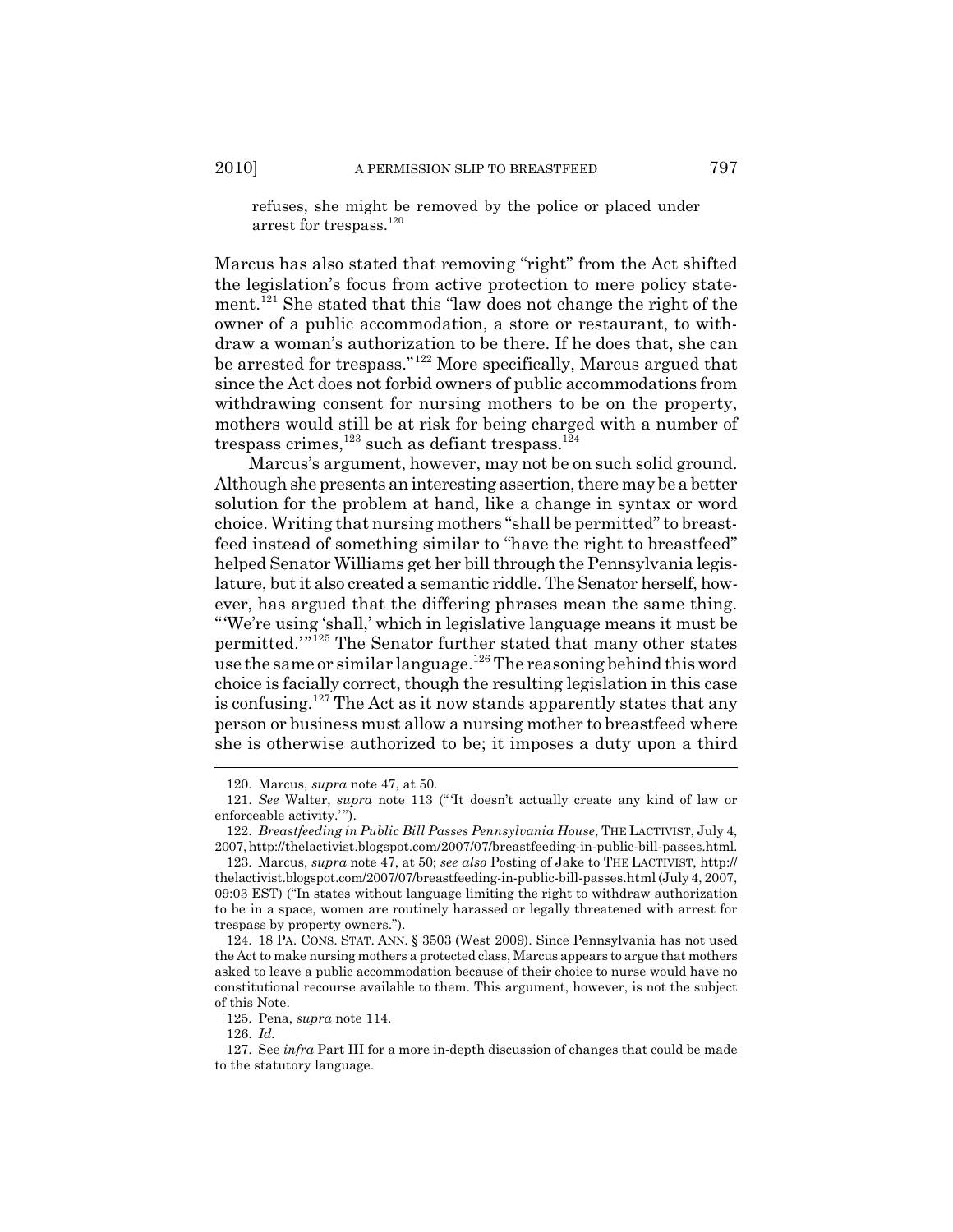party not to interfere with a nursing mother's choice to breastfeed in public.128 The *Legislative Drafter's Desk Reference* states that a legislator should, "[w]hen requiring that some action be taken, use 'shall' rather than 'is directed to' or 'must.'"129 The Act thus requires those interacting with a nursing mother in public to allow her to continue breastfeeding.130 A subsequent clause in the Act attempts to strengthen the permissive clause by stating that a mother must be allowed to breastfeed "irrespective of whether or not . . . [her] breast is covered during or incidental to the breastfeeding."<sup>131</sup> This clause preempts an attempt to remove a nursing mother from a public place for the sole reason that a part of her breast, or her entire breast, is exposed at any one moment. The Act also prevents a law enforcement officer from citing a nursing mother for crimes such as "[i]ndecent exposure,"132 "[o]pen lewdness,"133 "[o]bscenity or sexual conduct,"134 or "nuisance."<sup>135</sup>

While the Act does not specifically state that a woman has the "right" to breastfeed, its sponsor's choice of words still grants a strong protection to nursing mothers throughout Pennsylvania, if only because it reminds the community that the Commonwealth officially supports breastfeeding. Although this Act is strong in that respect, it only clarifies what nursing mothers are generally permitted to do anyway, as there is, and was, no law in Pennsylvania explicitly forbidding public breastfeeding. The Act essentially gives mothers only the permission to do something they were otherwise permitted to do, and states that as long as they are breastfeeding in a location in which they are otherwise allowed to be, they cannot be removed from that location solely because they are breastfeeding. It offers, however, no hint of potential repercussions if a nursing mother is so ejected. The Freedom to Breastfeed Act is only the first step to guaranteeing women the ability to breastfeed in public without any fear of retribution or harassment; it serves only as an in-road for women's rights everywhere in the Commonwealth.

<sup>128.</sup> *See* LAWRENCE E. FILSON & SANDRA L. STROKOFF, THE LEGISLATIVE DRAFTER'S DESK REFERENCE § 22.2 (2d ed. 2008) (discussing the implications of choosing "shall" and "may" when drafting legislation).

<sup>129.</sup> *Id.*

<sup>130.</sup> *Compare id.* (discussing legislative word choice), *with* Freedom to Breastfeed Act, 35 PA. STAT. ANN. § 636.3 (West 2009) ("A mother shall be permitted to breastfeed . . . ."). *See also* REED DICKERSON, LEGISLATIVE DRAFTING § 7.4 (1954) ("If an obligation to act is imposed, use shall."). Here, the Act appears to be imposing the obligation on others to leave a nursing mother alone and permit her to continue to nurse her child.

<sup>131. § 636.3.</sup>

<sup>132.</sup> *Id.* § 636.4(1).

<sup>133.</sup> *Id.* § 636.4(2).

<sup>134.</sup> *Id.* § 636.4(3).

<sup>135.</sup> *Id.* § 636.4(4).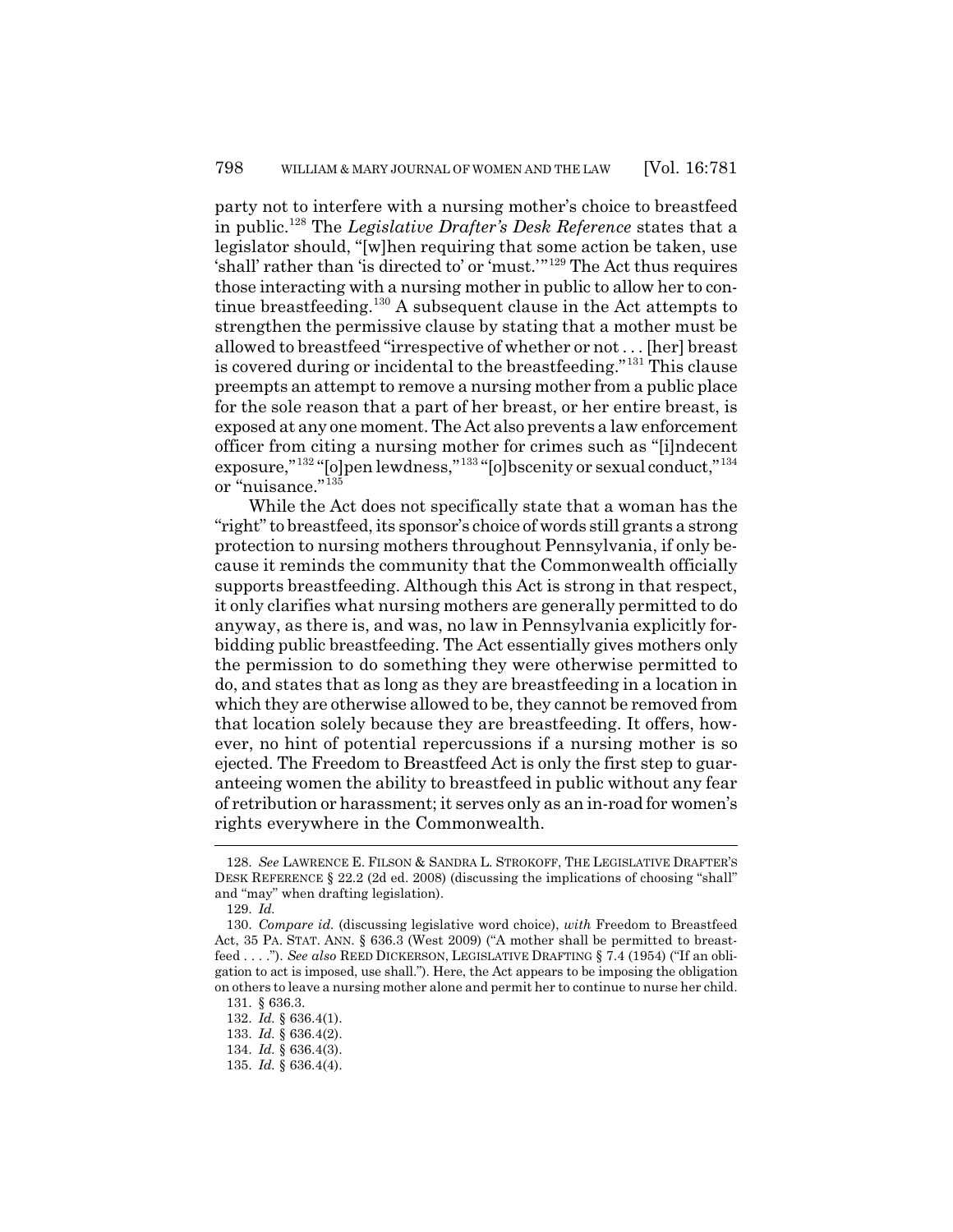Pennsylvania's Freedom to Breastfeed Act appears relatively strong on its surface. It serves as a statutory reminder to the citizens of the Commonwealth that nursing mothers can in fact breastfeed their children in public places. It also puts fellow citizens on notice that the Pennsylvania legislature recognizes the benefits mothers and infants can gain from community-supported breastfeeding, which include a variety of psychological, social, and health benefits.<sup>136</sup> The Freedom to Breastfeed Act can be even stronger, and many states have had much success with stronger laws.<sup>137</sup> A stronger breastfeeding protection act would put Pennsylvania on par with its neighbors New York,<sup>138</sup> Connecticut,<sup>139</sup> and New Jersey,<sup>140</sup> as well as a number of other states across the country.141 This Note applauds Pennsylvania for its initial foray into the realm of breastfeeding protection legislation and its support of nursing mothers. It argues, however, that Pennsylvania can take a lesson from its neighbors and make its statutory language more clear. In particular, Pennsylvania should provide a legal remedy for those mothers who may still find their opportunity to breastfeed in public limited or erased altogether.

#### III. STRENGTHENING PENNSYLVANIA'S LEGISLATION

Pennsylvania's legislation offers nursing mothers essentially only the state legislature's blessing when these mothers attempt to

<sup>136.</sup> *See supra* notes 4-10 and accompanying text (discussing the physical and mental health benefits derived from breastfeeding). Breastfeeding also "encourages women's self-reliance, reduces women's dependence on the medical profession, allows women to value their own capacities, encourages solidarity and cooperation among women, and reminds society that women's breasts are a source of food and comfort for children, not sex objects." Cruver-Smith, *supra* note 28, at 173.

<sup>137.</sup> Nat'l Conference of State Legislatures, *supra* note 16 (providing a survey of state breastfeeding protection laws).

<sup>138.</sup> N.Y.CIV.RIGHTS LAW § 79-e (McKinney 2009) (stating a mother "may breast feed her baby" in a public place); N.Y. LAB. LAW § 206-c (McKinney 2009) (instructing an employer to provide a time and location for a mother to express breast milk); N.Y. PENAL LAW § 245.01 (McKinney 2008) (exempting nursing mothers from prosecution for indecent exposure).

<sup>139.</sup> CONN.GEN.STAT. ANN. § 46a-64 (West 2009). Connecticut states that it is illegal discrimination for a public accommodation to restrict or limit the right of a mother to breastfeed her child, and provides for a fine. *Id.*

<sup>140.</sup> N.J. STAT. ANN. § 26:4B-4 (West 2007). In New Jersey, a mother is entitled to breastfeed her child in a public accommodation. New Jersey also provides a remedy in the form of fines for a nursing mother who is prevented from breastfeeding in public by another person. *Id.* § 26:4B-5.

<sup>141.</sup> *See* HAW. REV. STAT. § 489-21 (2009) (stating it is discrimination to limit access to a public accommodation because a woman is breastfeeding a child); *id.* § 489-22 (providing a private cause of action for a woman discriminated against because of her breastfeeding); VT. STAT. ANN. tit. 9, § 4502(j) (2009) (stating the operator of a public accommodation cannot discriminate against a breastfeeding woman). For further discussion regarding the Vermont statute, see *infra* notes 192-93 and accompanying text.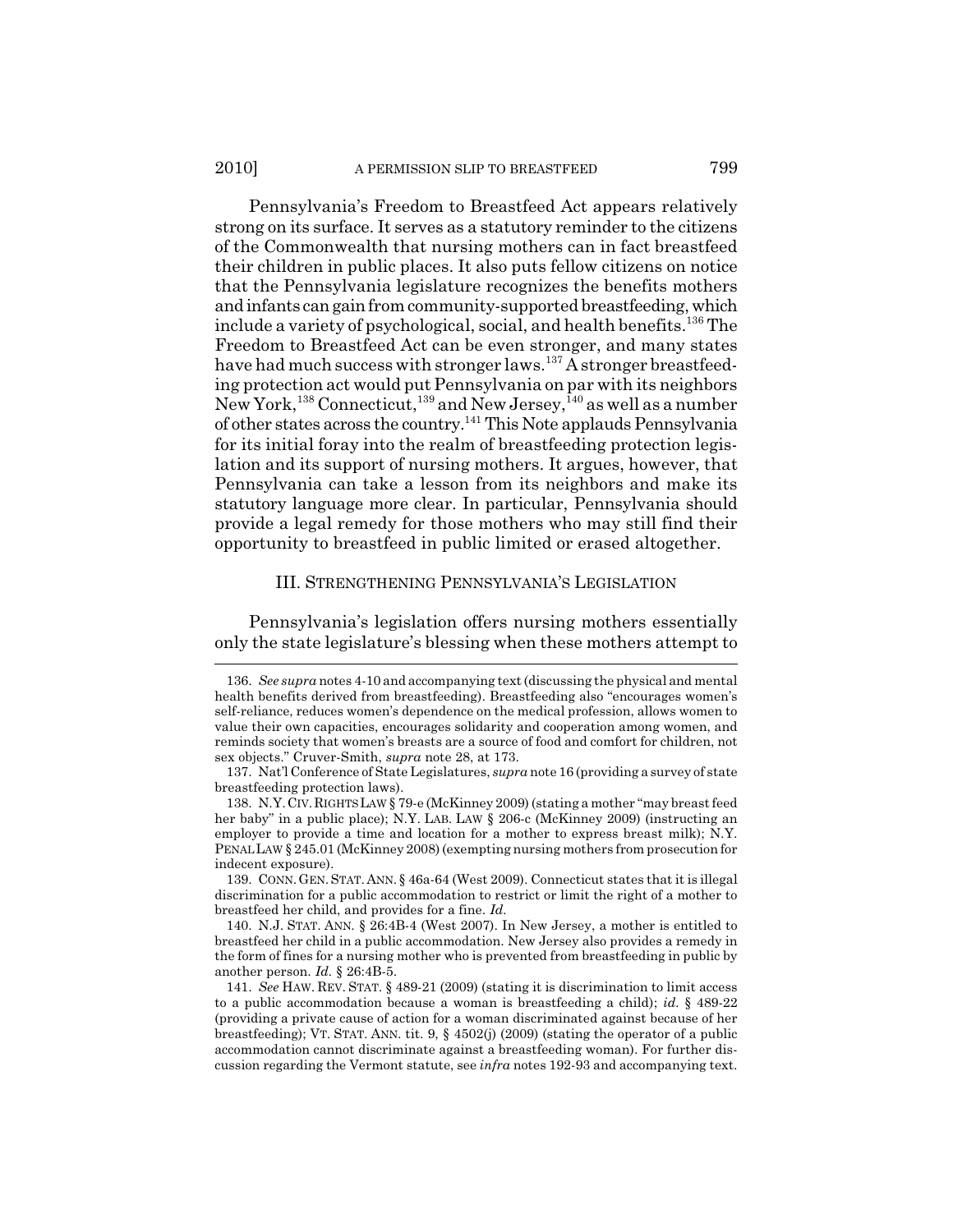breastfeed their babies in public or quasi-public spaces. Therefore, Pennsylvania should amend the Freedom to Breastfeed Act in a number of ways. The legislature should clarify the Act's language in order to make Senator Williams's allegedly granted "right to breastfeed" more clear. There are several tactics the legislature could employ and other states the legislature could model.<sup>142</sup> Primarily, the legislature should enact a statutory method of remedy for nursing mothers whose ability to breastfeed in public is limited, especially since the legislature, by enacting this statute in the first place, has so publicly placed its support behind breastfeeding mothers. Instead of retaining an empty bill, Pennsylvania should stand strong for its nursing mothers and put the full power of the Commonwealth behind them and their decisions. This section first discusses the language issues the statute appears to have and will offer potential solutions. Part IV then argues for the inclusion of a remedy clause to the Act.

#### *A. Word Choice and the Freedom to Breastfeed Act*

As discussed, Pennsylvania's Freedom to Breastfeed Act states that a nursing mother "shall be permitted" to breastfeed her child in a place where she and her child are otherwise authorized to be present.143 According to Senator Williams, this language is equivalent to granting the right to breastfeed in a public place to a nursing mother.<sup>144</sup> A plain reading of the statute, however, reveals that the language instead places a duty upon another to leave the mother alone to breastfeed her child. Since public breastfeeding is not prohibited in Pennsylvania, the Act is really only chiding others for interfering with something a mother is already permitted to do.<sup>145</sup> Saying a mother "shall be permitted" to do something she is implicitly already permitted to do is a waste of legislative time, statutory paper, and space on a law library's shelf. The language as it now stands has created confusion regarding exactly how much freedom nursing mothers have been granted: $146$  is a mother's ability to nurse just reiterated

<sup>142.</sup> *See infra* note 152 and accompanying text (referencing states using "may" language in their breastfeeding protection statutes); *infra* note 165 and accompanying text (referencing states using "entitled" language); *see also infra* Part III.D (referencing states granting remedies to mothers whose choice to breastfeed outside the home is limited by a bystander).

<sup>143.</sup> Freedom to Breastfeed Act, 35 PA. STAT. ANN. § 636.3 (West 2009).

<sup>144.</sup> *See supra* notes 113-16 and accompanying text (regarding the sponsoring Senator's defense of the legislation's word choice).

<sup>145.</sup> *See* Pena, *supra* note 114 (" 'It just says that you are permitted the freedom (to breastfeed), which we already had,' Leigh Bellini said.").

<sup>146.</sup> *See supra* notes 117-25 and accompanying text (regarding the trespass argument).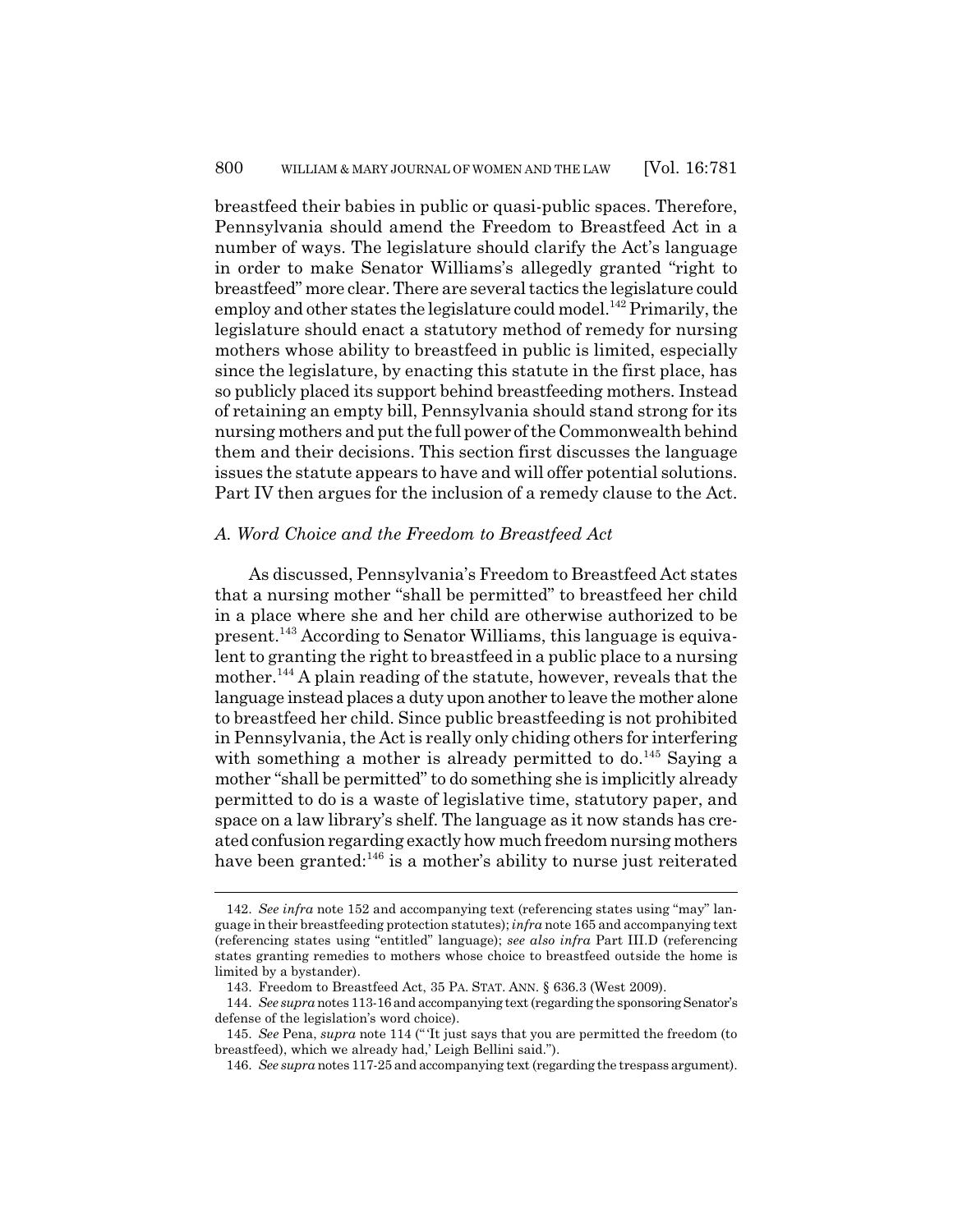or are there now consequences dealt to a person who restricts or removes her freedom to breastfeed? For example, regarding a business owner's ability to remove a nursing mother from his establishment, Sally Kalson of the *Pittsburgh Post-Gazette* wrote that the Freedom to Breastfeed Act allows mothers to nurse "without fear of being ejected from the premises."147 Senator Williams, however, stated that rather than a business owner being completely banned from ejecting a mother, the Act makes it "very difficult to throw someone out now, which they did before."148 Yet, this is not quite the same as a complete protection from ejection. Breastfeeding advocates argue that the law's language does nothing to protect a mother in this situation, as "a private business owner may still ask a breast-feeding mother to leave. And if she doesn't, she could still be charged with trespassing — a charge not specifically mentioned in the statute.<sup>"149</sup>

A law which purports to protect nursing mothers, yet is so susceptible to such dramatic variations in interpretation, is far from useful or protective. While the law and the drafting legislature should be commended for so explicitly removing the possibility of a nursing mother being cited for indecency or obscenity violations,<sup>150</sup> these additions really only protect a nursing mother from the state or a state actor, such as the police. If Pennsylvania is so supportive of a woman's choice to breastfeed,  $^{151}$  the legislature should make a stronger attempt to protect a nursing mother from harassment by bystanders and other non-state-actor citizens. A stronger breastfeeding protection statute would more completely protect today's nursing mothers, as well as begin minimizing, and ultimately erasing, the community's hidden disapproval of necessary, yet public, breastfeeding. The Pennsylvania legislature should amend the Act and choose one of several options, all of which would more accurately clarify a woman's ability to breastfeed in public and more strongly protect her choice to do so.

## *B. "May" Language*

At least twenty-two states with breastfeeding protection statutes on the books use language similar to "a mother may breastfeed her child in any public or private place in which she is otherwise

<sup>147.</sup> Sally Kalson, *New Law Offers Breast-Feeding Guarantee*, PITTSBURGH POST-GAZETTE, July 11, 2007, at B3.

<sup>148.</sup> *Id.*

<sup>149.</sup> Lindt, *supra* note 61, at A1.

<sup>150.</sup> Freedom to Breastfeed Act, 35 PA. STAT. ANN. § 636.4 (West 2009).

<sup>151.</sup> *See id.* § 636.2 (stating the Freedom to Breastfeed Act's Declaration of Policy).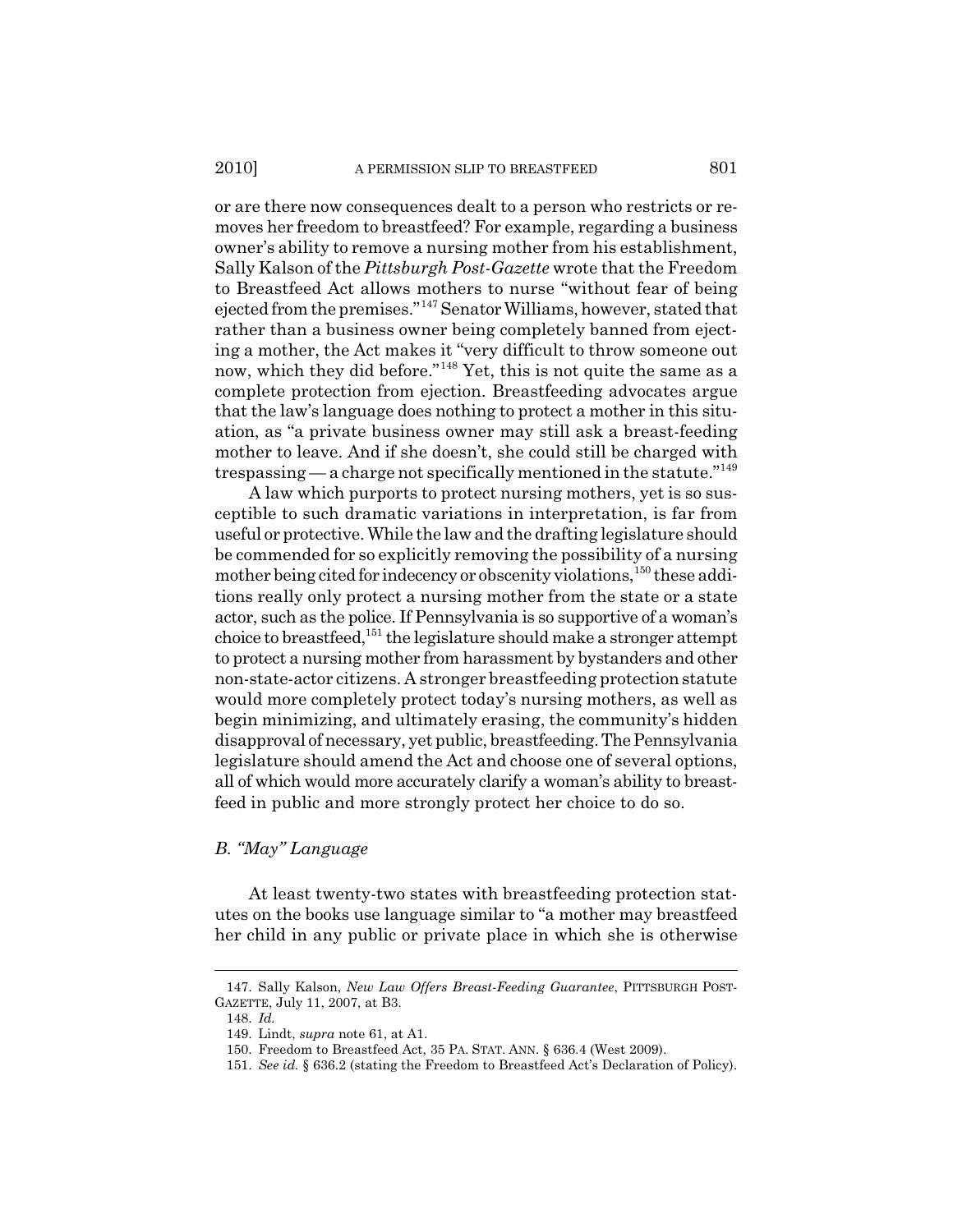authorized to be."<sup>152</sup> Contrary to Senator Williams's assertion.<sup>153</sup> no other state currently uses language stating that a mother "shall be permitted" to breastfeed her child in a public place.<sup>154</sup> The reason for this may be quite obvious: the language Pennsylvania has chosen is incredibly confusing, as previously discussed. Neither the statute nor the Commonwealth's statutory rules of construction<sup>155</sup> define what exactly "permission" is, and the statute fails to say exactly who is supposed to be the active "permitter" in an interaction between a nursing mother and a bystander. Is it the bystander, the owner or operator of the place where the mother happens to be, or somebody else? A change in phrase may most easily remedy this confusion.

Legislative drafters often choose the "may" language, rather than the "shall be permitted" language because it resolves the question of to whom exactly the law is speaking.<sup>156</sup> The statement that a mother "shall be permitted" to breastfeed implies that a person other than the mother is the subject of this statute, and that the other person is now limited in his actions regarding the nursing mother. This language muddles the overall issue and intent of the legislation, which was to protect a nursing mother. This language also affords nothing

153. Pena, *supra* note 114.

155. 1 PA. CONS. STAT. ANN. § 1991 (West 2009).

<sup>152.</sup> These states include: Alabama (ALA. CODE § 22-1-13 (2009)); Arkansas (ARK. CODE ANN. § 20-27-2001 (West 2009)); California (CAL. CIV. CODE § 43.3 (West 2009)); Colorado (COLO. REV. STAT. ANN. § 25-6-302 (West 2009)); Florida (FLA. STAT. ANN. § 383.015 (West 2009)); Georgia (GA. CODE ANN. § 31-1-9 (West 2008)); Illinois (740 ILL. COMP.STAT. ANN. 137/10 (West 2009)); Indiana (IND.CODE ANN. § 16-35-6-1 (West 2009)); Iowa (IOWA CODE ANN. § 135.30A (West 2009)); Kansas (KAN. STAT. ANN. § 65-1,248 (2009)); Kentucky (KY. REV. STAT. ANN. § 211.755 (West 2009)); Louisiana (LA. REV. STAT. ANN. § 51:2247.1(B) (2003)); Maine (ME. REV. STAT. ANN. tit. 5, § 4634 (2008)); Maryland (MD. CODE ANN., HEALTH-GEN. § 20-801 (West 2009)); Minnesota (MINN. STAT. ANN. § 145.905 (West 2009)); Mississippi (MISS. CODE ANN. § 17-25-9 (West 2009)); New Mexico (N.M.STAT.ANN. § 28-20-1 (West 2009)); North Carolina (N.C.GEN. STAT. ANN. § 14-190.9(b) (West 2009)); Oklahoma (OKLA. STAT. ANN. tit. 63, § 1-234.1 (West 2009)); Oregon (OR. REV. STAT. ANN. § 109.001 (West 2009)); Vermont (VT. STAT. ANN. tit. 9, § 4502(j) (2009)); and Virginia (VA. CODE ANN. § 2.2-1147.1 (West 2009)). Virginia only protects breastfeeding "on property owned, leased, or controlled by the Commonwealth." § 2.2-1147.1. See Nat'l Conference of State Legislatures, *supra* note 16, for a concise collection of the current state breastfeeding protection laws.

<sup>154.</sup> This information was gleaned from the author's review of the information provided by Nat'l Conference of State Legislatures, *supra* note 16. Utah has the most similar language to Pennsylvania's statute, stating that someone "may not prohibit" a mother from breastfeeding. UTAH CODE ANN. § 17-15-25 (West 2009). Utah, however, merely turns the "may" language on its end and removes a certain action from the mother's potential opponent, while Pennsylvania's language requires someone to take an affirmative action. *Id.*

<sup>156.</sup> FILSON & STROKOFF, *supra* note 128, § 22.2 ("When requiring that some action be taken, use 'shall' rather than 'is directed to' or 'must'; and when permitting some action to be taken, or granting a right, privilege, power, or authority, use 'may' rather than 'is authorized [or empowered] to."").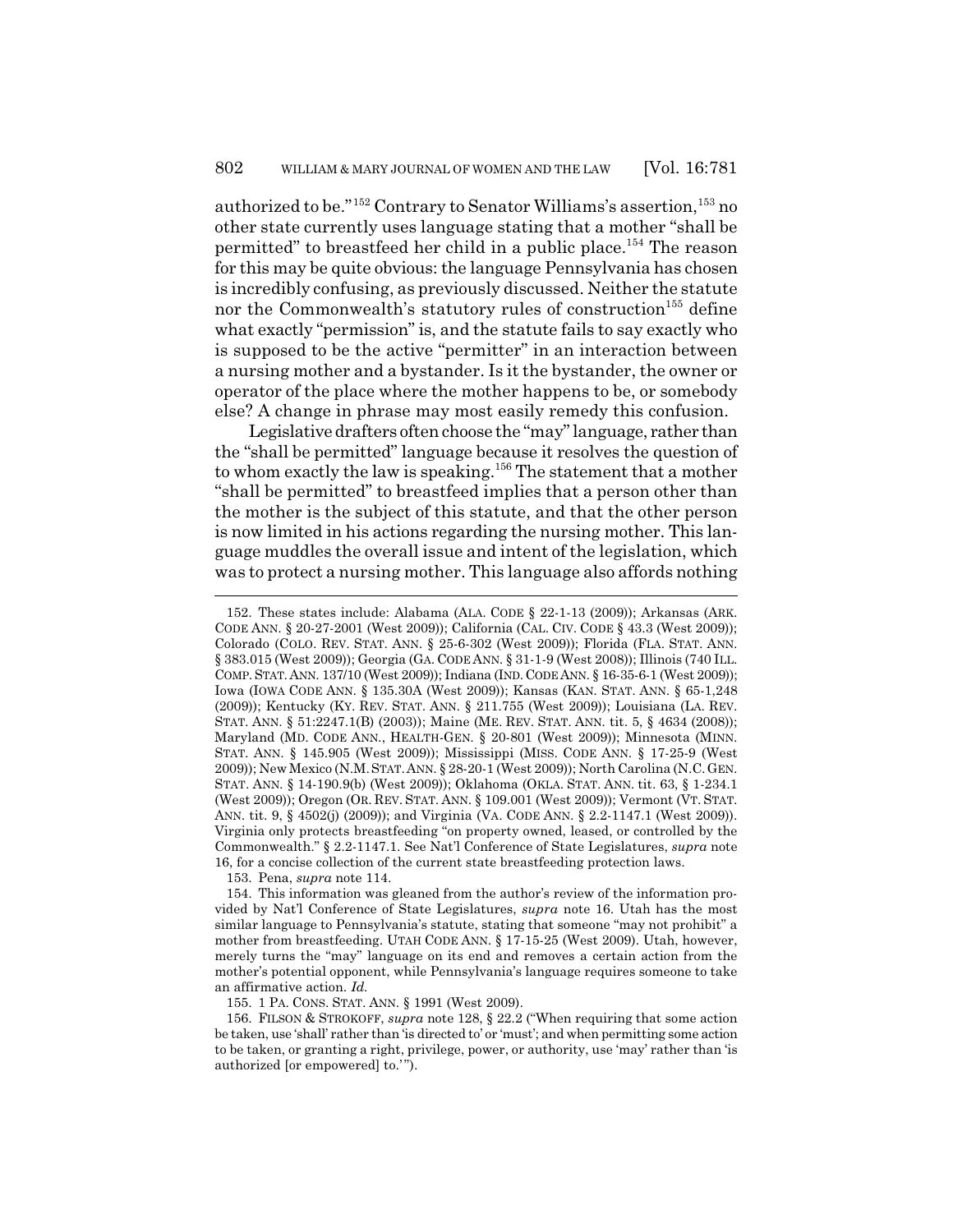new to the nursing mother, as she is not the subject of the sentence; it only attempts to limit a bystander's actions. Pennsylvania's Act may be construed as directed toward nursing mothers, giving them the right to breastfeed in public, but instead its passive language states that the people around those mothers shall permit them to breastfeed, that those bystanders shall stay out of the way. The United States House of Representatives legislative drafting manual provides an example of the problems faced when utilizing the passive voice in statutory language: "[t]he use of the passive in 'Proceeds derived from such sale shall be deposited into the Treasury' obscures whose proceeds are covered and who bears responsibility for making the deposits."157 By this example, the Freedom to Breastfeed Act propagates confusion; it is unclear to whom exactly the Act is speaking.

If Pennsylvania really wants to protect nursing mothers, the legislature should make the language of the Act active. Since the legislature appears uncomfortable with granting nursing mothers an explicit "right" to breastfeed,<sup>158</sup> I suggest that Pennsylvania adopt the "may" language that the majority of other states are using.<sup>159</sup> In fact,

[t]he best way to confer a right, privilege, power or authority upon an individual is through the use of a sentence, in the active voice, whose subject is that individual and whose main verb is accompanied by the auxiliary verb 'may'. . . . This form should not be unnecessarily varied or embellished either.<sup>160</sup>

Senator Williams and the Pennsylvania legislature chose not the best way, but a confused and twisted way, if in fact the Senator was trying to confer the right as she claimed. Though she avoided the Republicans' wrath by removing the "right" language, the Senator could have emphasized the same point by stating that breastfeeding mothers "may breastfeed" their children in a public place, like so many other states across the country. The "may" language removes the required action from the hands of the bystander and places authority squarely in the hands of the mother who made the choice to breastfeed in the first place. The Senator's ultimate word choice muddles the Act's stated intent<sup>161</sup> and confuses the day-to-day application of the statute.

<sup>157.</sup> OFFICE OF THE LEGISLATIVE COUNSEL, U.S. HOUSE OF REPRESENTATIVES, HOUSE LEGISLATIVE COUNSEL'S MANUAL ON DRAFTING STYLE 59-60 (1995), *available at* http:// www.house.gov/legcoun/pdf/draftstyle.pdf.

<sup>158.</sup> *See supra* note 115 and accompanying text (discussing the legislative problems with the "right" to breastfeed language).

<sup>159.</sup> *See supra* note 153 (listing states whose statutes use the "may" language).

<sup>160.</sup> FILSON & STROKOFF, *supra* note 128, § 22.2.

<sup>161.</sup> *See* 35 PA. STAT. ANN. § 636.2 (West 2009) (stating the Act's Declaration of Policy).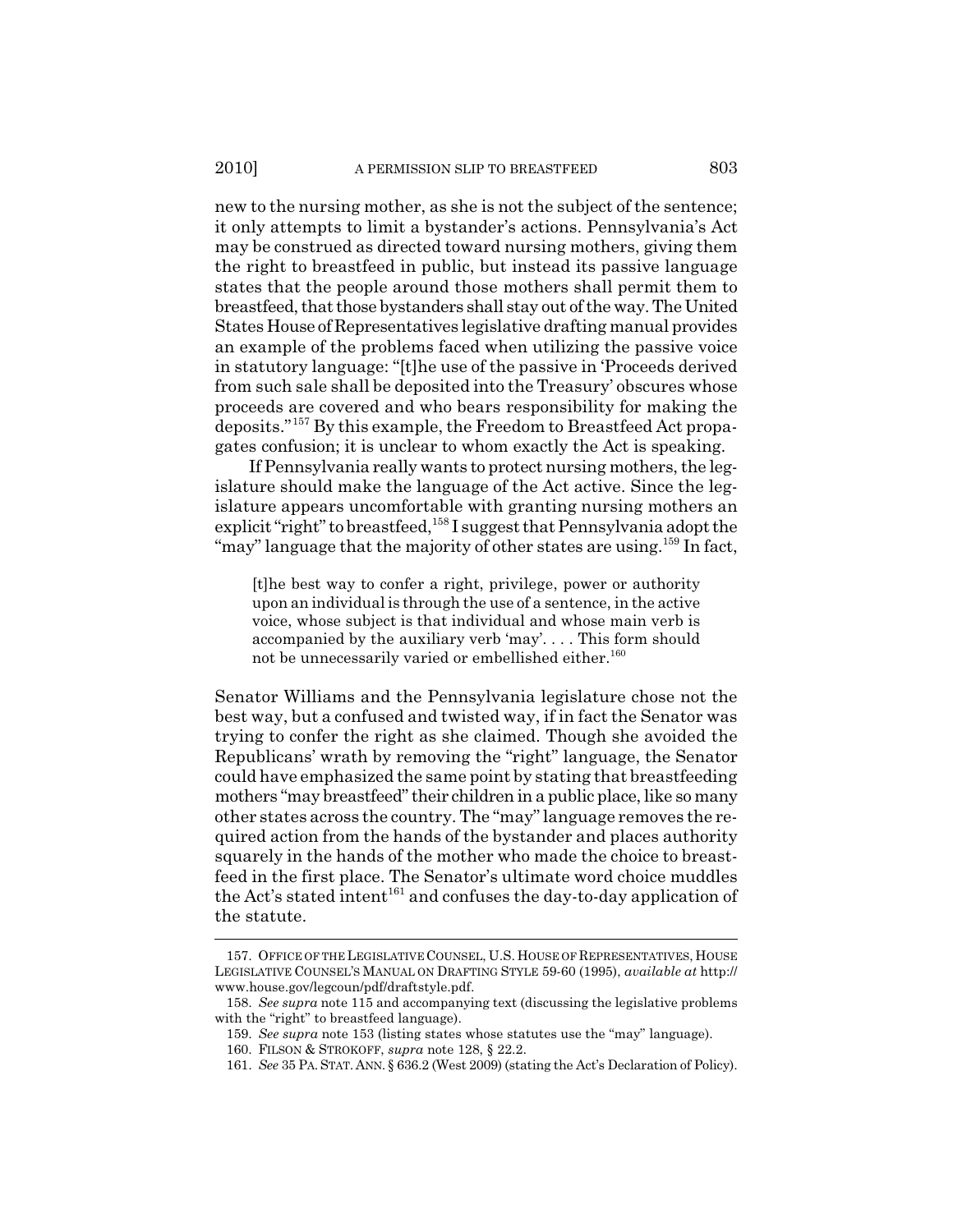Though Pennsylvania's statutory construction rules state that "when the words of the statute are not explicit" the intention of the legislature controls,<sup>162</sup> the Act's own language frustrates this statute's intent. The legislature holds that it "finds that breastfeeding a baby is an important and basic act of nurturing that must be protected in the interests of maternal and child health and family values,"163 but the statute's word choice for the General Rule clause fails to clarify whether the legislature wishes to protect nursing mothers by expanding their authority to breastfeed or by limiting others' rights to take certain actions or make comments regarding those nursing mothers.<sup>164</sup>

## *C. "Entitlement" Language*

Rather than choosing the "may breastfeed" language, though it does offer nearly unparalleled clarity and places the power of the statute in the hands of the mother rather than a bystander, Pennsylvania could have instead simply stated that a mother is "entitled to breastfeed." Several states use language like this,165 some in conjunction with enforcement statutes and optional legal remedies.<sup>166</sup> The "entitlement" language has nearly the same effect as the "may" word choice, as it confers a right or privilege to take a certain action.<sup>167</sup> Some states simply may have chosen this language in order to completely resolve any "doubt about who has the option" to exercise that privilege.<sup>168</sup> Those legislatures, intending to give nursing mothers the option to breastfeed in public if they so wish,  $169$  may have chosen the "entitled to breastfeed" language because the "may" language could leave the statute unclear as to whether someone other than the nursing mother is statutorily obligated to facilitate a nursing mother's needs. $170$ Pennsylvania's legislature could choose to state that a nursing mother "is entitled to breastfeed her child" in a public place; this choice would also clear up the confusion that the "shall be permitted" language

<sup>162. 1</sup> PA. CONS. STAT. ANN. § 1921 (West 2009).

<sup>163. 35</sup> PA. STAT. ANN. § 636.2 (West 2009).

<sup>164.</sup> *See id.* § 636.3 (using the "shall be permitted to breastfeed" language).

<sup>165.</sup> These states include Arizona (ARIZ.REV.STAT.ANN. § 41-1443 (2009)), Delaware (DEL. CODE ANN. tit. 31, § 310 (2009)), New Jersey (N.J. STAT. ANN. § 26:4B-4 (West 2009)), Ohio (OHIO REV. CODE ANN. § 3781.55 (West 2009)), and Texas (TEX. HEALTH & SAFETY CODE ANN. § 165.002 (Vernon 2009)).

<sup>166.</sup> N.J. STAT. ANN. § 26:4B-5 (West 2009).

<sup>167.</sup> FILSON & STROKOFF, *supra* note 128, § 22.2.

<sup>168.</sup> *Id.*

<sup>169.</sup> *See supra* note 165 (states using "entitled" language and the accompanying statutory intent clauses).

<sup>170.</sup> *See*FILSON & STROKOFF, *supra* note 128, § 22.2 (discussing how inclusion of "may" often makes a statute ambiguous).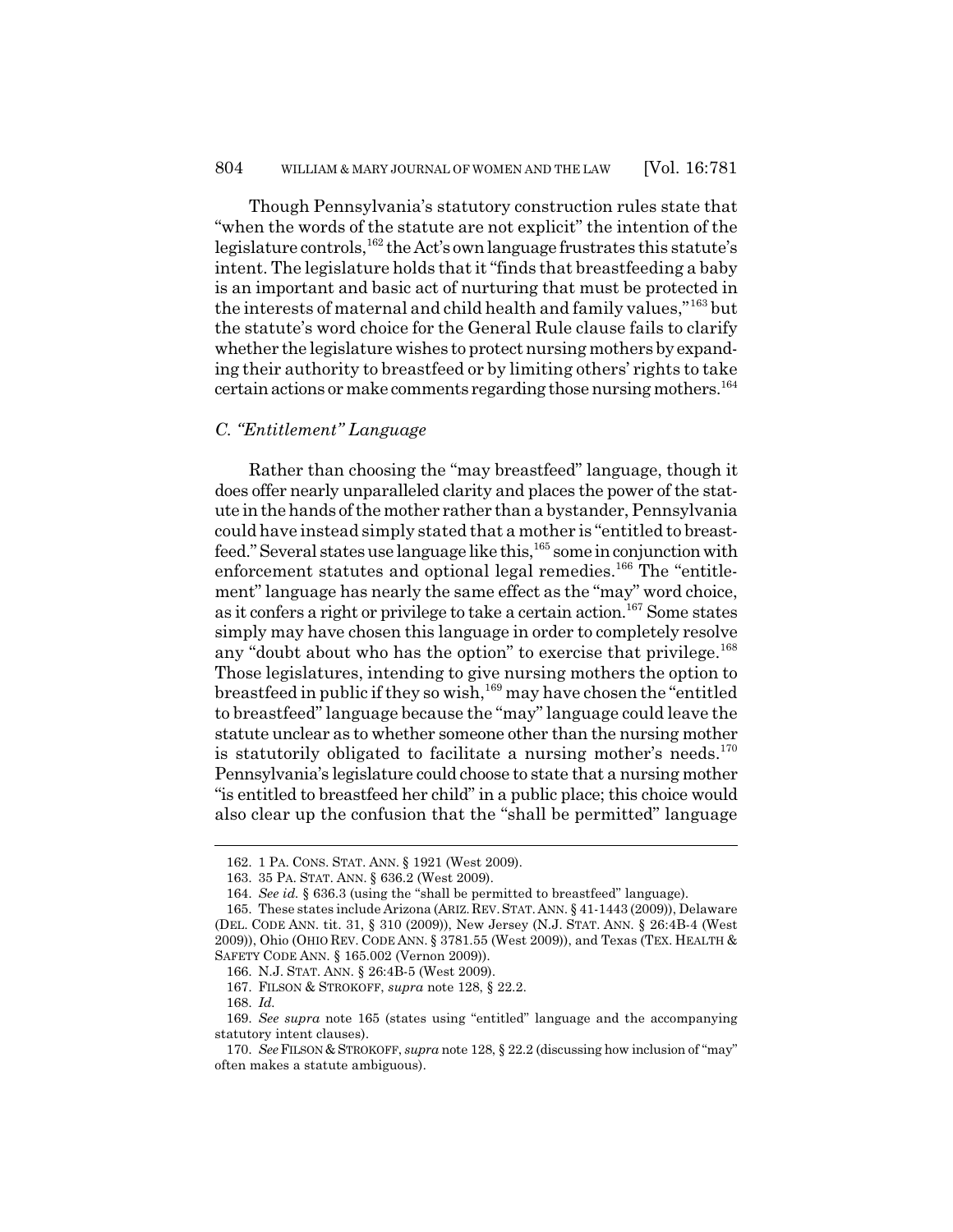has created. The "may" language, however, is already very clear and, from a simplicity standpoint, would be the best choice.

#### *D. Anti-Discrimination and the Civil Right to Breastfeed*

A handful of legislatures opted to structure their breastfeeding protection laws differently than the aforementioned states. These states provide a private right of action to nursing mothers who were discriminated against based on their choice to breastfeed.<sup>171</sup> Some, like Louisiana, prohibit discrimination against a nursing mother because of her choice to breastfeed in public.172 New Hampshire combined anti-discrimination language and the creation of a civil right when it codified that restricting or limiting a mother's right to breastfeed in a public place is discriminatory.173 Anti-discrimination language provides nursing mothers with a higher authority to turn to when they feel their opportunity to breastfeed has been limited; it "provide[s] a basis for asserting a violation of a woman's civil rights stemming from discrimination against breastfeeding."<sup>174</sup> It also places a greater amount of state force behind a nursing mother and asserts nearly outright that she has a "right" to breastfeed her child in public. Unfortunately, this anti-discrimination language would probably not be the best option for Pennsylvania given the resistance the original bill met in the legislative session.<sup>175</sup>

## IV. THE 'REMEDY' SOLUTION

Changing the statute's chosen language is a good idea for clarification purposes, but this Note suggests that the legislature focus on adding a legal remedy for a nursing mother who is not "permitted" to breastfeed her child in a public place where she is otherwise authorized to be. The statute, as it now stands, provides no affirmative remedies for a woman who finds herself permitted by state law to breastfeed in public, but in day-to-day life is prohibited from doing so by external interference.<sup>176</sup>

<sup>171.</sup> Clark & Wohl, *supra* note 4, at 1; *see also* Marcus, *supra* note 47, at 52 ("Laws in some states also create a private right of action for someone who has suffered discrimination, which means that a woman may file a lawsuit to recover money damages.").

<sup>172.</sup> LA. REV. STAT. ANN. § 51:2247.1(B) (2009).

<sup>173.</sup> N.H. REV. STAT. ANN. § 132:10-d (2009).

<sup>174.</sup> Shelton, *supra* note 9, at 190.

<sup>175.</sup> *See supra* note 115 and accompanying text (discussing the political resistance with which the bill was met).

<sup>176.</sup> *See supra* note 61 (story of Leigh Bellini); *see also* Marcus, *supra* note 47, at 51- 52 (cataloging more stories of mothers being harassed when attempting to breastfeed outside of their homes).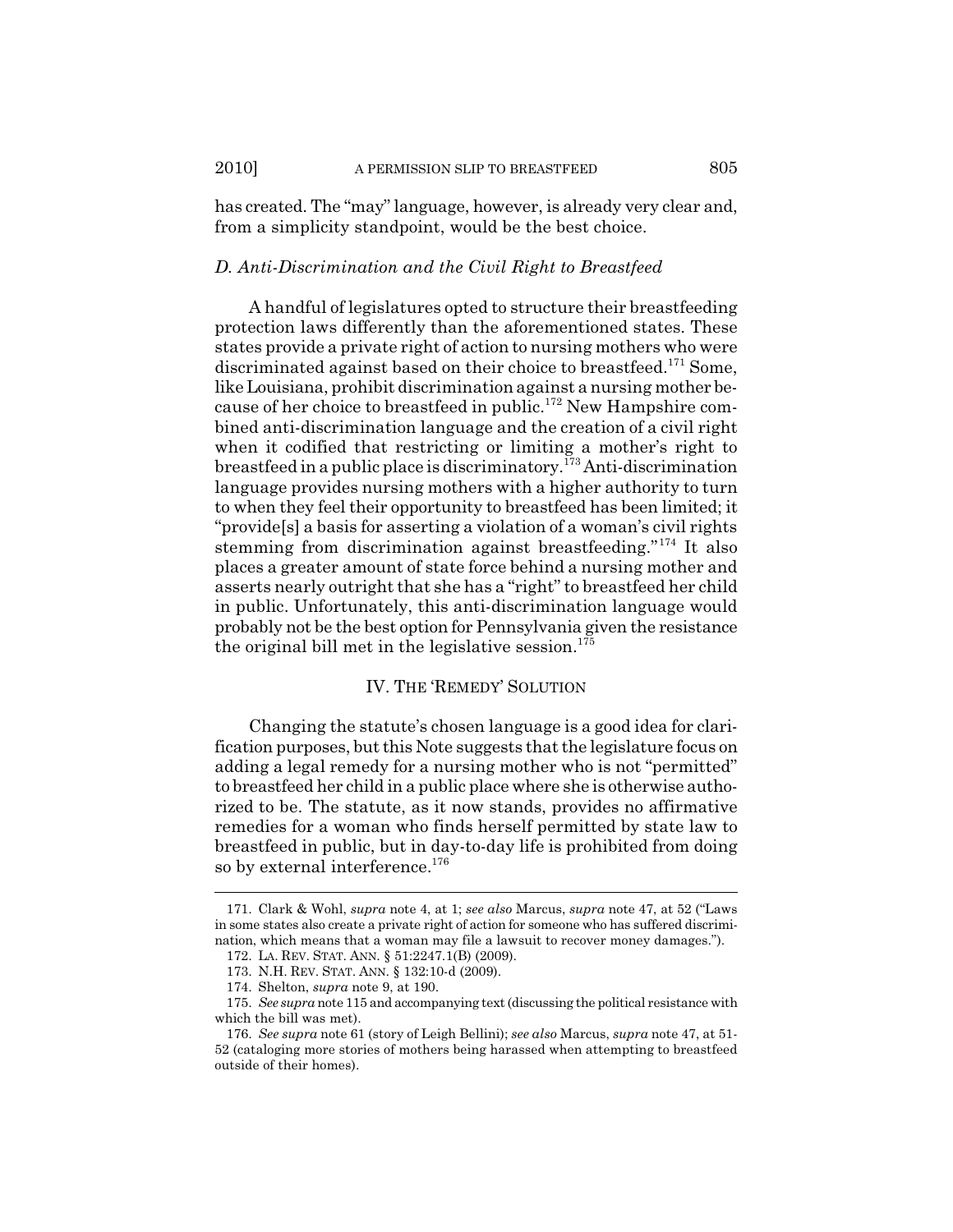Interestingly, a draft version of the bill did include a remedy and private right of action for the harmed nursing mother.<sup>177</sup> Unfortunately, this provision was removed during discussion in the Commonwealth's House of Representatives only a few days before the governor signed the bill into law.178 The amending state representative argued that the version of the bill without the remedy would be "more likely to actually make it to the Governor's desk."179 He stated that the bill already had protection for nursing mothers from criminal prosecution, so "[t]here would be no basis . . . for anybody to interfere with any woman who is breastfeeding a child so long as both she and the child had a right to be in that place otherwise."180 The representative suggested that since the bill explicitly stated that public breastfeeding was not illegal, "the justification for any untoward conduct towards a woman who was nursing a child would be removed under the statute."181 Unfortunately, it seems that

[t]he general feeling among legislators and breast-feeding proponents is that the legislation in its present form is enough to empower women. They say it is as a result of the recently enacted statutes that many women stand firm in the face of harassment and refuse to leave public places to breast-feed their children, that women are empowered simply by knowing that breast-feeding is not only the right thing to do, but a protected right. Furthermore, they say breast-feeding legislation breeds confidence in women who make the choice to breast-feed.<sup>182</sup>

While this may be true, a nursing mother would be even more empowered when she has the full power of the law behind her, when she could say to a disapproving, harassing bystander that her choice to breastfeed is fully protected and that the Commonwealth is willing to levy fines and punishment against those who wish to infringe upon that protection.<sup>183</sup> After all, "a right without a remedy is no right at all."<sup>184</sup>

<sup>177.</sup> S.B. 34, 191st Gen. Assem., Reg. Sess. (Pa. 2007) (Printer's No. 1252).

<sup>178.</sup> COMMONWEALTH OF PA., 64 LEGISLATIVE JOURNAL OF THE HOUSE OF REPRE-SENTATIVES, 1633 (July 3, 2007) [hereinafter PA. LEGIS. JOURNAL].

<sup>179.</sup> *Id.* at 1632.

<sup>180.</sup> *Id.*

<sup>181.</sup> *Id.* at 1633.

<sup>182.</sup> Cruver-Smith, *supra* note 28, at 177.

<sup>183.</sup> The sponsor of the original remedy clause responded to the amending representative, stating, "I brought my amendment because I really did believe that and do continue to believe, having been a victim of being harassed [for breastfeeding], that it is important for women to be able to go to court and to vindicate their right to breastfeed." PA. LEGIS. JOURNAL, *supra* note 178, at 1633.

<sup>184.</sup> Marcus, *supra* note 47, at 50 (citing Marbury v. Madison, 5 U.S. (1 Cranch) 137, 163 (1803)).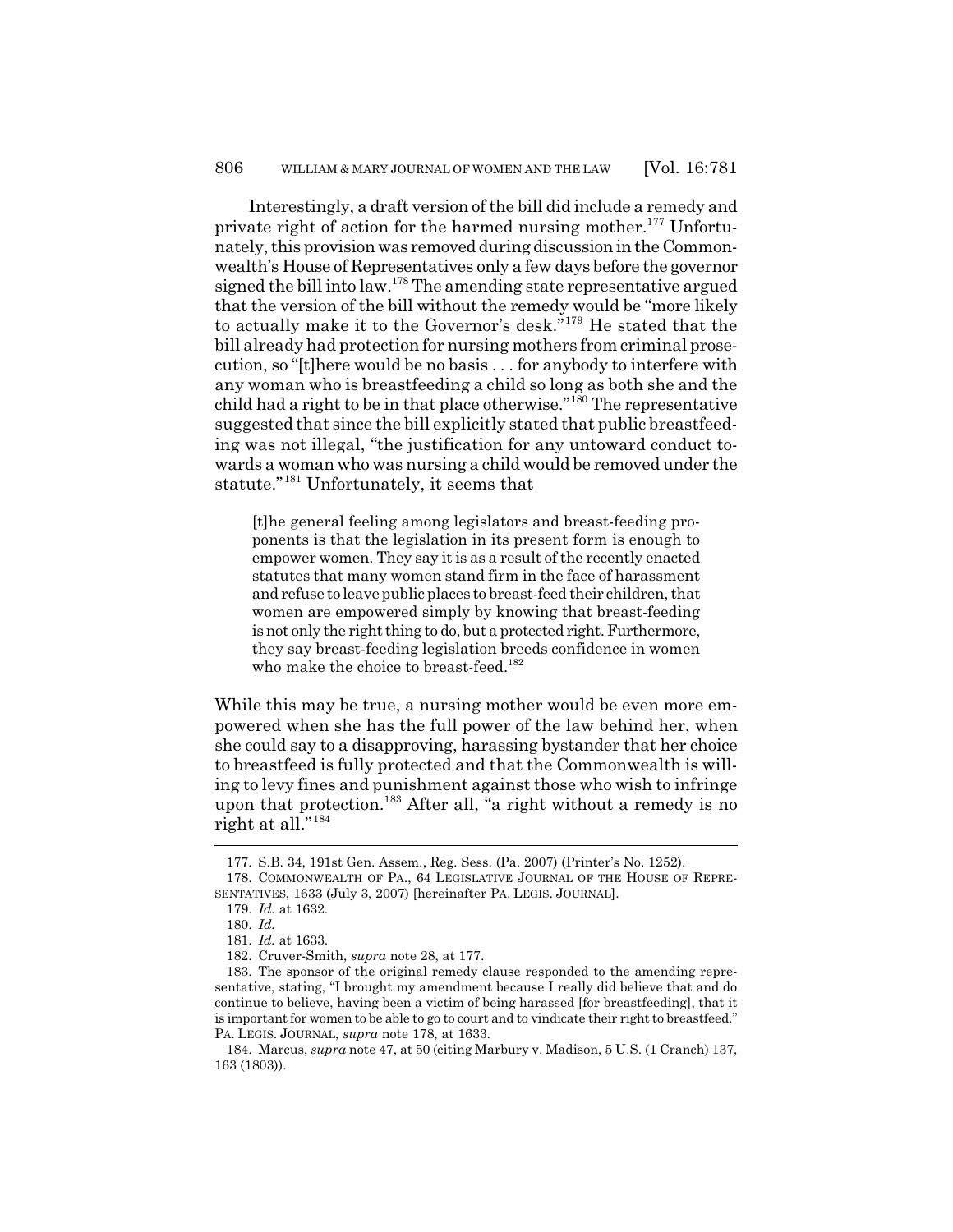Without a remedy, Pennsylvania's statute appears to be largely useless; the Act only legalizes what is already legal, but provides no recourse for women who are prevented from breastfeeding. The legislature could attempt to imply a remedy by stating, as Maryland does, that a mother has a right to breastfeed and "that 'a person may not restrict or limit the right of a mother to breastfeed her child.'"<sup>185</sup> Maryland thus provides a nursing mother a "right" and also provides some protection against non-state actors who may interfere with that right by stating explicitly that a person is prohibited from interfering. The statute, however, does not explicitly state what would happen to a person who does limit that mother's right.<sup>186</sup> An actual remedy makes such language stronger, as the threat of fines and litigation may be a greater deterrent than the idea that one would be imposing on another's rights by illegally prohibiting public breastfeeding.<sup>187</sup>

At least four states currently provide some sort of remedy for a nursing mother prevented, in violation of the law, from breastfeeding her child in public.188 Interestingly, three of these states are Pennsylvania's neighbors. Connecticut and New Jersey both impose fines for interfering with a nursing mother's right to breastfeed, and New York allows a mother to sue for damages when another person prevents her from breastfeeding in public.189 New York, perhaps the best model for breastfeeding legislation, allows a nursing mother to claim damages against any individual who violates that mother's civil right to breastfeed.190 Vermont, like Pennsylvania, allows a mother to breastfeed her child in "any place of public accommodation in which the mother and child would otherwise have a legal right to be."<sup>191</sup> Vermont enforces its provision, however, by giving "mothers the ability to file a charge of discrimination with the HRC [Human Rights Commission] . . . or to 'bring an action for injunctive relief and compensatory and punitive damages and any other appropriate relief'" in court.<sup>192</sup>

A remedy similar to New York's or Vermont's would eliminate the worry surrounding the effect private trespass law would have on a mother nursing in a restaurant or a shopping mall in Pennsylvania.<sup>193</sup>

<sup>185.</sup> Marchant, *supra* note 27, at 67.

<sup>186.</sup> MD. CODE ANN., HEALTH-GEN. § 20-801 (West 2009).

<sup>187.</sup> *See* Shelton, *supra* note 9, at 189 ("The availability of a remedy is important in deterring much of the informal harassment surrounding breastfeeding.").

<sup>188.</sup> KEDROWSKI & LIPSCOMB, *supra* note 23, at 98.

<sup>189.</sup> *Id.*

<sup>190.</sup> *Id.*

<sup>191.</sup> VT. STAT. ANN. tit. 9, § 4502(j) (2009).

<sup>192.</sup> Clark & Wohl, *supra* note 4, at 2 (quoting VT. STAT. ANN. tit. 9, § 4506 (2009)).

<sup>193.</sup> Shelton, *supra* note 9, at 189.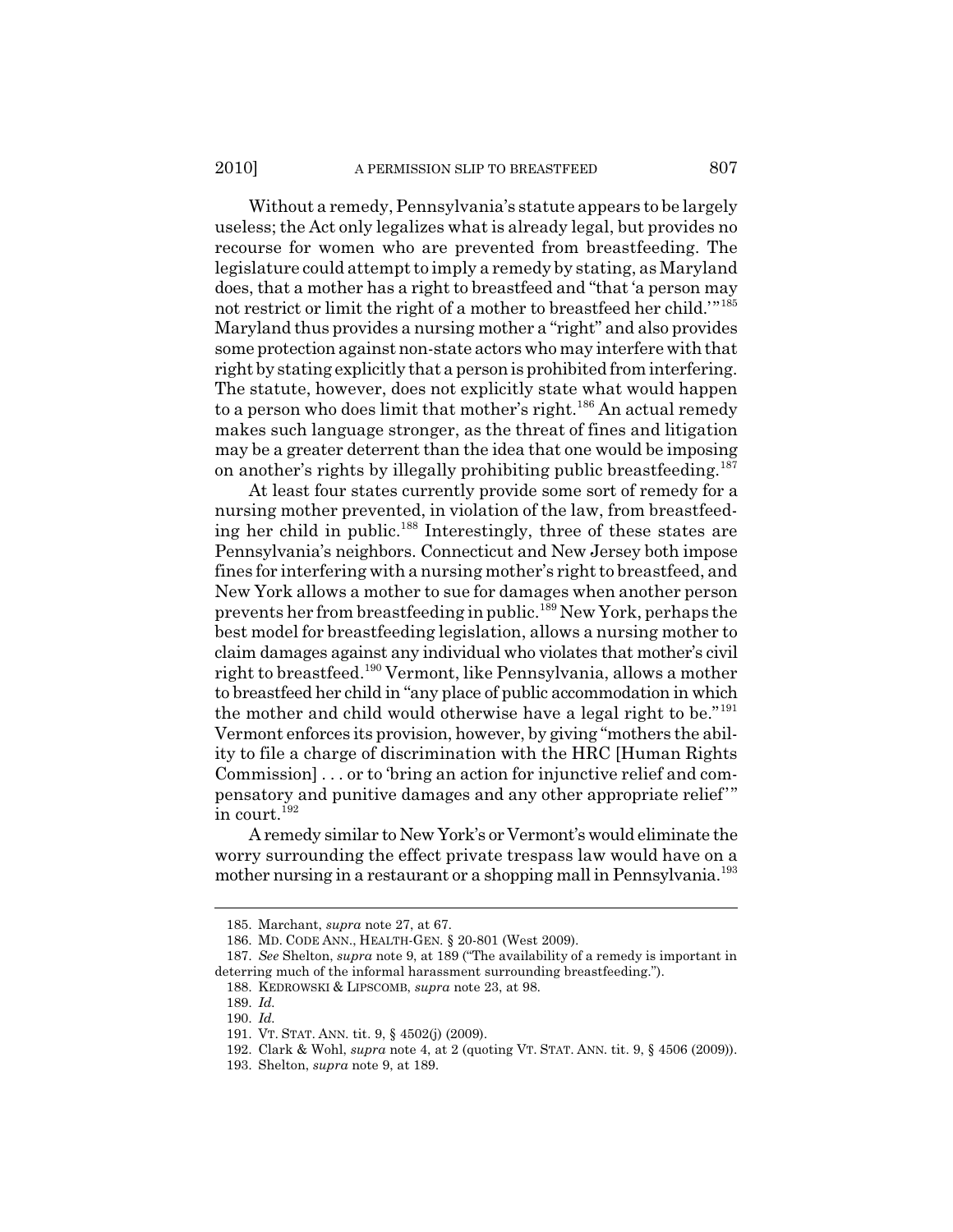For instance, a mother nursing her baby "who is asked to leave a restaurant can say more than just, 'I have a right to breastfeed here, you know.' Indeed she can threaten or even bring suit."<sup>194</sup> A "business, concerned about breastfeeding on the premises, must be careful about the manner in which it approaches the mother and child," because these laws give a discriminated-against mother a remedy and seem to strike a balance between the rights of nursing mothers and the rights of businesses.195 Currently, a nursing mother in Pennsylvania is protected by the statute in name only; she cannot stand up for herself using the threat of a lawsuit or fine as her cudgel.<sup>196</sup> The legislature may believe that the protectionist language is enough to protect these mothers,  $197$  but in an American society where "two out of three Americans think breast-feeding is the best way to feed a baby,"198 but "a quarter say they feel uncomfortable seeing women do it,"199 and in a state where a front page article in the *Lancaster New Era* following the passage of the Act pleads, "[j]ust cover it up, ladies,"<sup>200</sup> it appears mothers certainly do need the full power of a remedy with which to back their claim of right.

Other states also offer their nursing mothers injunctive relief against the individual or entity preventing them from breastfeeding their infants in public, or otherwise harassing them.<sup>201</sup> An injunction, however, may not be as useful as it appears, especially for a woman harassed by a private citizen she has only just met and will most likely never see again. One can imagine a mother breastfeeding her child on a park bench and being excoriated by a passerby for exercising her option to feed her child in such a manner. In this situation, an injunction is neither timely nor appropriate, as it is unlikely the passerby will ever have the opportunity to harass the mother again. The option of an injunction, however, is better than no option of remedy at all.

This Note proposes that Pennsylvania provide a remedy much like those in the statutes of New York, New Jersey, or Vermont. Given the conservative resistance to the original bill's rights-granting language, proclaiming breastfeeding a civil right in Pennsylvania, like it is in New York, may be difficult. The simpler option would be to

<sup>194.</sup> *Id.*

<sup>195.</sup> Clark & Wohl, *supra* note 4, at 2.

<sup>196.</sup> *See supra* note 61 (describing the Leigh Bellini story).

<sup>197.</sup> Cruver-Smith, *supra* note 28, at 177.

<sup>198.</sup> Karen Springen, *Indecent Exposure?*, NEWSWEEK, 2007, http://www.newsweek .com/id/34218.

<sup>199.</sup> *Id.*

<sup>200.</sup> Stauffer & Spinelle, *supra* note 68.

<sup>201.</sup> Marcus, *supra* note 47, at 51 (discussing Vermont's statute).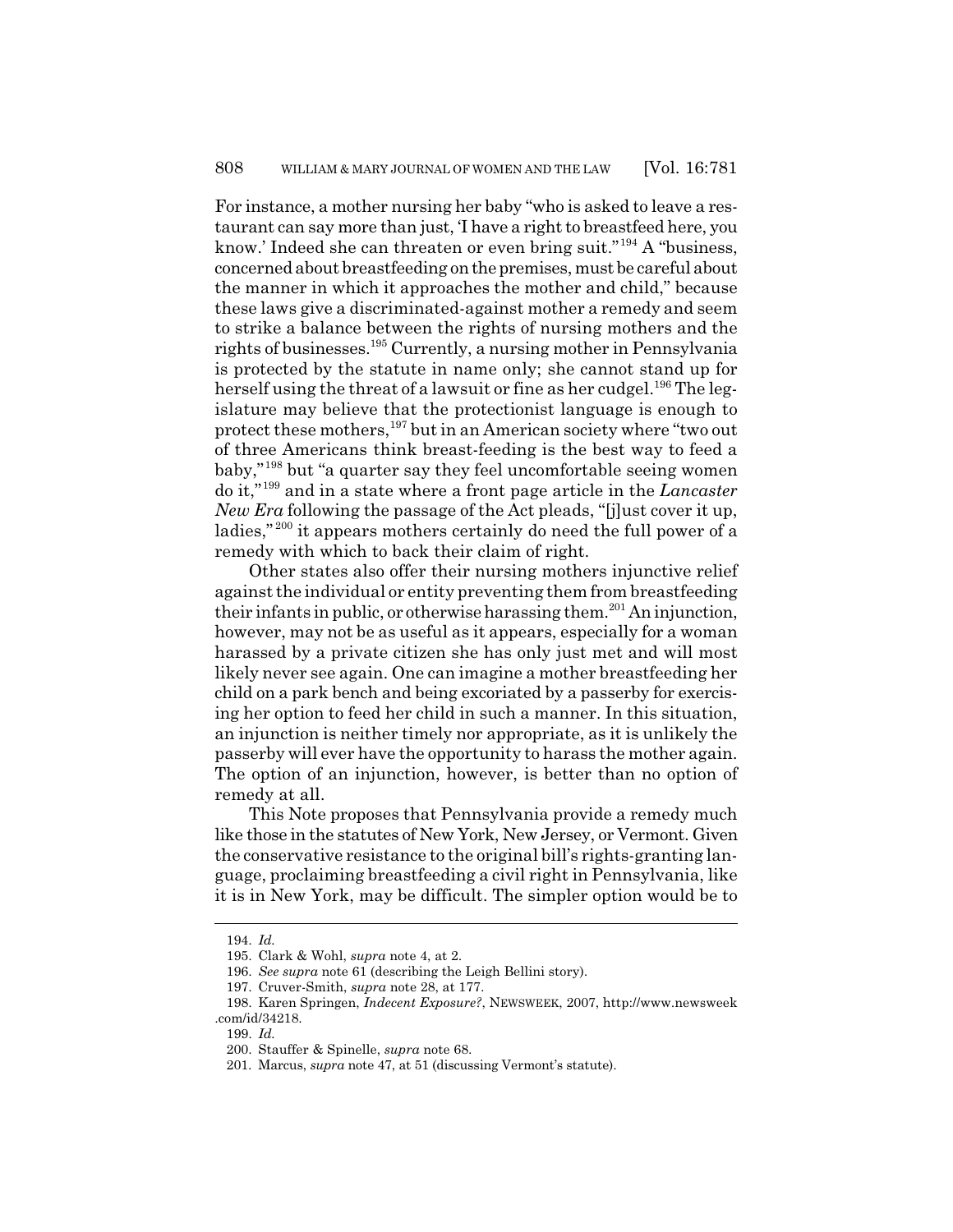#### 2010] A PERMISSION SLIP TO BREASTFEED 809

adopt a sentence like that in Maryland's statute, prohibiting a person from restricting or limiting a mother's ability to breastfeed her child in public.<sup>202</sup> This language would clarify the purported intent of Pennsylvania's Act, and erase the confusion created by the "shall be permitted" language by designating the specific actor to whom the statute is speaking and specifying that actor's responsibilities. Since Senator Williams ran up against resistance due to political worries about restricting the right of private property owners,  $203$  an amending legislator may again encounter resistance. Pennsylvania could instead insert a section specifying fines to be levied against people limiting a mother's ability to nurse, but again, the question of private property rights emerges. Language like that in Vermont's statute, which protects breastfeeding as part of its public accommodations  $\text{law}$ ,  $^{204}$  may ultimately be the best solution, especially since Pennsylvania already has a public accommodations law in place.<sup>205</sup> Whatever solution the legislature chooses, its passage will require a significant amount of politicking and legislative haggling. As the Freedom to Breastfeed Act currently stands, however, it only serves as the legislature's public recognition that breastfeeding is important for both women and infants; it does little, if anything, to protect nursing mothers from harassment or restrictions in public.

#### **CONCLUSION**

Breastfeeding is one of the most intimate and instinctual acts of motherhood, yet across the country, fewer mothers breastfeed their children for extended periods of time. This is so even though both the medical and sociological communities recognize breastfeeding's benefits for health and well-being. One of the most important reasons for the drastic departure away from the breast and towards the formula-filled bottle is the American culture's over-sexualization of the woman's breasts and body. "'We define breast-feeding as good, and we define breast-feeding as disgusting. We have this split personality about it."<sup>206</sup> State legislatures have taken up the cause of promoting the medical and monetary benefits of breastfeeding, as they have realized that the only way to increase the rate of breastfeeding is to make the communities comfortable with it again, and that

<sup>202.</sup> MD. CODE ANN., HEALTH-GEN. § 20-801(b) (West 2009).

<sup>203.</sup> *See supra* notes 113-16 and accompanying text.

<sup>204.</sup> VT. STAT. ANN. tit. 9, § 4502(j) (2009).

<sup>205. 43</sup> PA. STAT. ANN. §§ 951-953 (West 2009).

<sup>206.</sup> Springen, *supra* note 198 (quoting Jacqueline Wolf, Associate Professor of the History of Medicine, Ohio University).